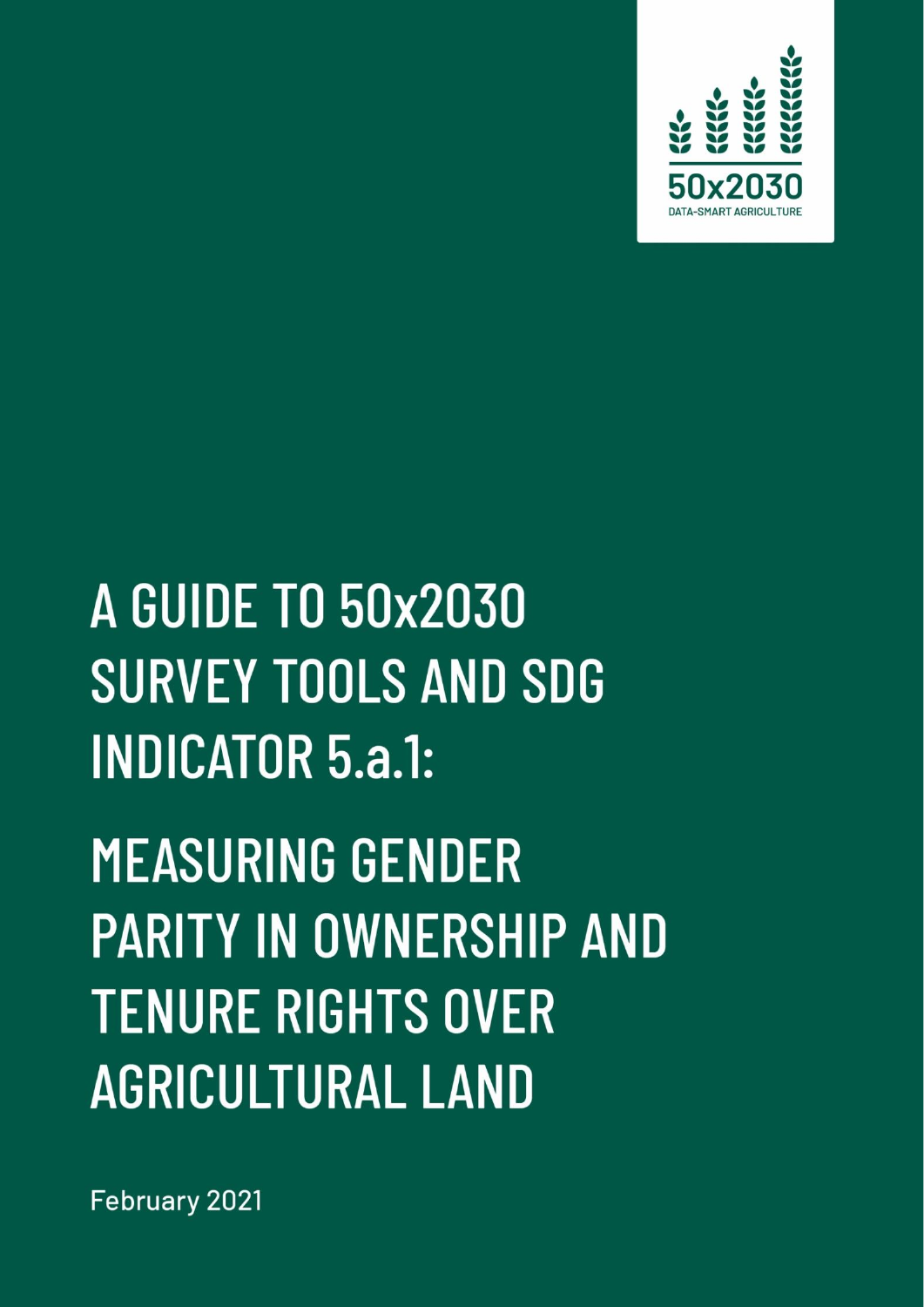# Table of Contents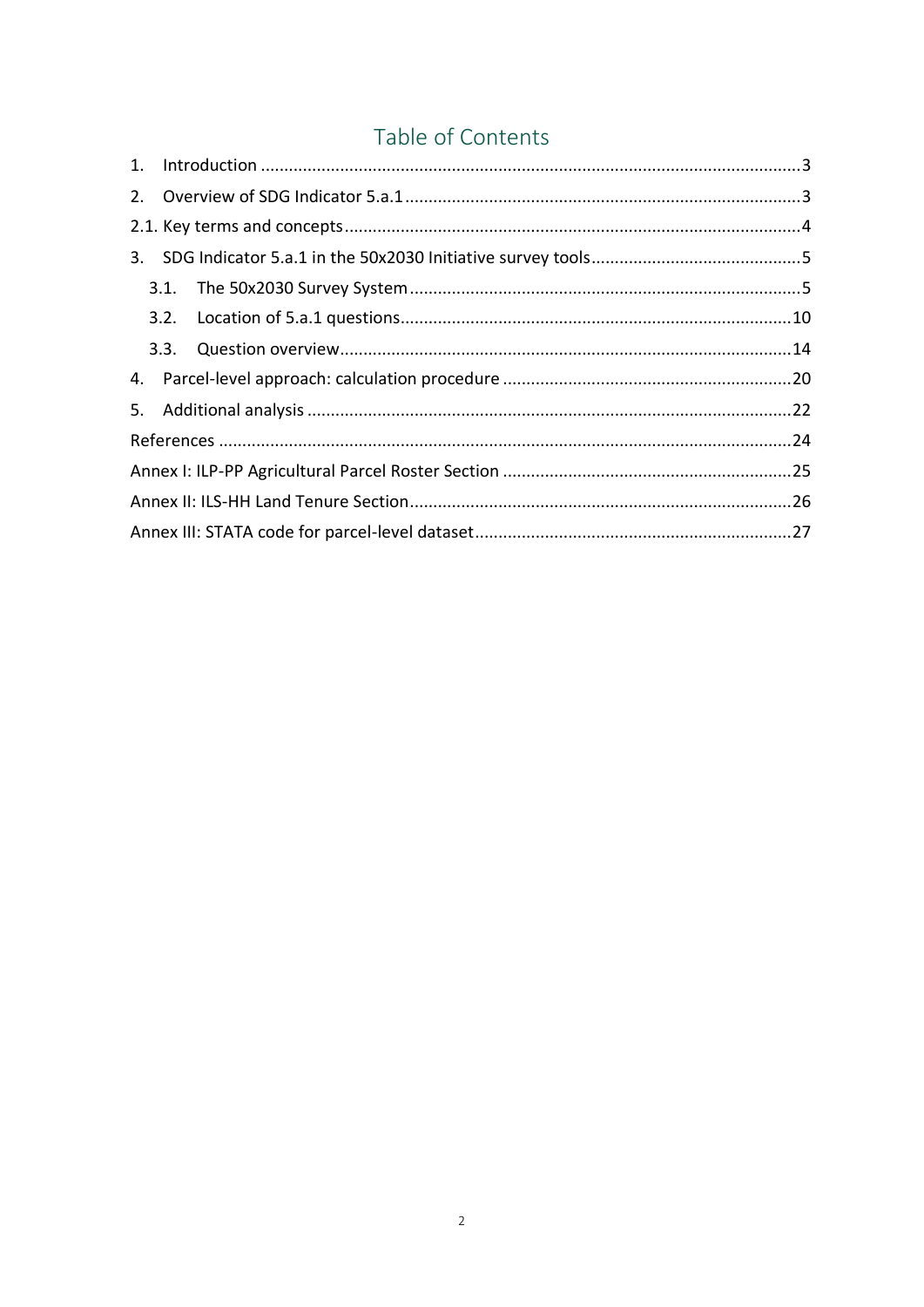# <span id="page-2-0"></span>1. Introduction

Effective investment and policymaking in relation to agriculture and poverty require an evidence-based foundation. In many low- and lower-middle income countries (L/LMICs), limitations in the scope, quality, and frequency of agricultural data severely constrain the effective planning, financing, and implementation of agricultural development policies. The agricultural data gap in these contexts frequently leads to suboptimal policy design, which may result in increased hunger and poverty.

The 50x2030 Initiative to Close the Agricultural Data Gap (hereafter, the Initiative) aims to empower and support 50 L/LMICs to build strong national data systems that produce and use high-quality and timely data on the agricultural sector<sup>1</sup>.

The Initiative addresses the gap in agricultural data with the goal of promoting evidence-informed decision making to achieve Sustainable Development Goal (SDG) 2 – Zero Hunger – in partner countries. In addition, the Initiative promotes the collection of data that is crucial to understanding gender dynamics in agriculture and women's engagement in the agricultural sector. As a consequence, Indicator 5.a.1 is one of the four high-priority SDG indicators supported by the Initiative.

This technical note describes how the survey tools of the Initiative satisfy the data requirements of SDG Indicator 5.a.1. It provides guidance on the calculation of the indicator and advises on the potential for detailed analysis beyond the Indicator. Section 2 provides an overview of SDG Indicator 5.a.1; Section 3 discusses the 5.a.1 questions in the survey tools of the Initiative; Section 4 deals with the calculation procedures; Section 5 suggests possible additional analysis. The Excel questionnaires and the STATA routines can be found in the annexes  $2$ 

# <span id="page-2-1"></span>2. Overview of SDG Indicator 5.a.13

Recognizing that gender equality is critical to achieving the vision set out in the 2030 Agenda for Sustainable Development and that gender equality is indeed an objective in its own right, SDG 5 aims to *achieve gender equality and empower all women and girls*.

SDG Target 5.a directs countries to *undertake reforms to give women equal rights to economic resources, as well as access to ownership and control over land and other forms of property, financial services, inheritance and natural resources, in accordance with national laws*. It is monitored by two indicators: a de facto indicator on women's land tenure rights (Indicator 5.a.1), and a de jure indicator on women's land rights in the respective national legal frameworks (Indicator 5.a.2). As custodian agency, the Food and Agriculture Organization of the United Nations (FAO) is committed to promote the monitoring of these indicators through capacity development and technical assistance.

The two SDG 5.a indicators focus on land because it is a key economic resource that is inextricably linked to the access, use and control of other economic and productive resources. Ownership and control of land are critical for poverty reduction, food security, inclusiveness and for the overall objectives of the SDGs. In terms of gender equality, an increase in women's land rights is strictly linked

<sup>1</sup> [https://www.50x2030.org](https://www.50x2030.org/)

<sup>2</sup> This paper was drafted by Chiara Brunelli, Statistician, Food and Agriculture Organization of the United Nations (FAO).

<sup>&</sup>lt;sup>3</sup> The methodology of Indicator 5.a.1 is based on the Guidelines for Producing Statistics on Asset Ownership from a Gender Perspective, developed by the United Nations Department of Economic and Social Affairs in the context of the Evidence and Data for Gender Equality (EDGE) project. The EDGE project has been jointly executed by the United Nations Statistical Division and the United Nations Entity for Gender Equality and the Empowerment of Women (UN Women) in collaboration with National Statistical Offices, the Asian Development Bank, FAO, the Organization for Economic Co-operation and Development (OECD) and the World Bank.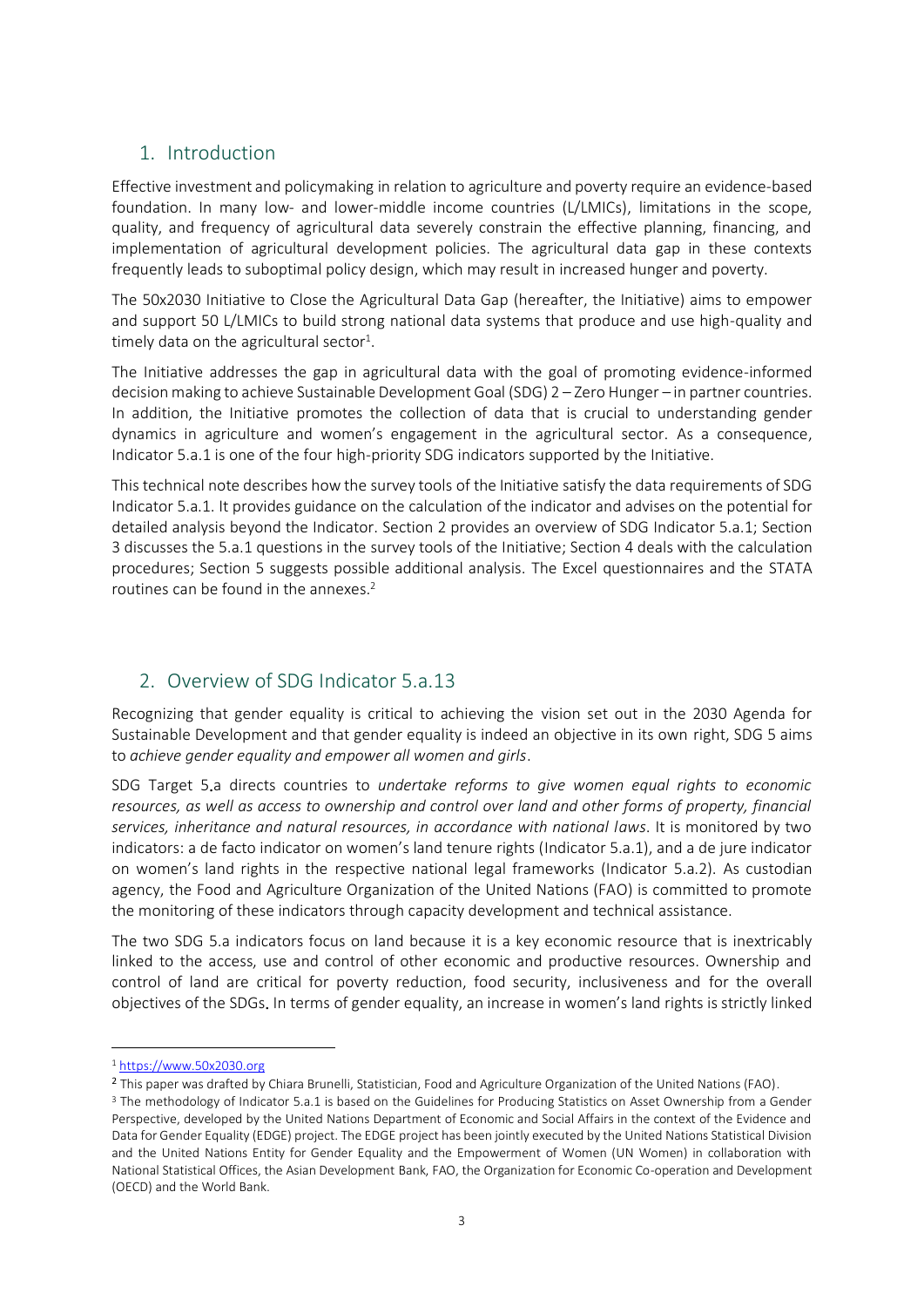to women's empowerment. Indeed, owning or bearing rights to land reduces women's reliance on male partners and relatives, increases their bargaining power within the household, facilitates access to extension services, credit and producers organizations, and encourages land investments.

SDG Indicator 5.a.1 measures gender equality in ownership and secure tenure rights over agricultural land through two sub-indicators:

- 5.a.1 (a): Proportion of total agricultural population with ownership or secure rights over agricultural land, by sex.
- 5.a.1 (b): Share of women among owners or rights bearers of agricultural land, by type of tenure.

Sub-indicator (a) measures the prevalence of people in the agricultural population with ownership or tenure rights over agricultural land (disaggregated by sex), while sub-indicator (b) focuses on gender parity, measuring the extent to which women are disadvantaged in ownership/tenure rights over agricultural land.

# 2.1. Key terms and concepts

<span id="page-3-0"></span>The indicator focuses on agricultural land, i.e., land under temporary and permanent crops; land under temporary and permanent meadows and pastures; and land that is temporarily fallow (FAO, 2015).

The reference population of the indicator is the agricultural population because tenure rights over agricultural land are relevant only for individuals whose livelihoods rely on agriculture. An official definition of agricultural population does not exist and SDG Indicator 5.a.1 does not aim to develop one. However, for measurement purposes, it is necessary to adopt an operational definition. In the context of Indicator 5.a.1, agricultural population is defined as the number of adult individuals<sup>4</sup> living in agricultural households, i.e. households that operated land for agricultural purposes and/or raised livestock for their own account over the past 12 months, regardless of the final purpose of production.

As the indicator aims to measure the rights of women and men over agricultural land, ideally the information shall be collected from the individuals, using a self-respondent approach<sup>5</sup>. Unfortunately, this is rarely done in large-scale surveys due to the financial and time-related implications of the selfrespondent approach. As a consequence, surveys normally ask a proxy respondent to provide the information on behalf of the entire holding or household. Under the 50x2030 Initiative, considerations are made for the trade-off between ease of implementation, budgetary constraints and data quality. Given this, the 50x2030 reference questionnaires allow for proxy respondents, though countries may adapt this default protocol to collect self-respondent data for Indicator 5.a.1.

The methodological research conducted under the EDGE project has identified three proxies to measure ownership or tenure rights over agricultural land. These proxies are utilized in Indicator 5.a.1:

- 1. The name of the individual appears on a legally-recognized land document as owner or right holder.
- 2. The individual has the right to sell the land.
- 3. The individual has the right to bequeath the land.

Since, in practice, individuals in some countries may have the right to pass on the land even in the absence of legal documents, the indicator combines legal documentation with the right to sell or bequeath. This is in order to make it applicable in different contexts and to ensure comparability across

<sup>4</sup> The cut-off age of 18 is set for international comparisons. However, countries may lower the threshold based on national practices.

<sup>5</sup> Research conducted under the umbrella of the EDGE, GAAP, and GAAP 2 projects demonstrated that the collection of data on women, including asset ownership, is strongly biased by the adoption of a proxy-respondent approach.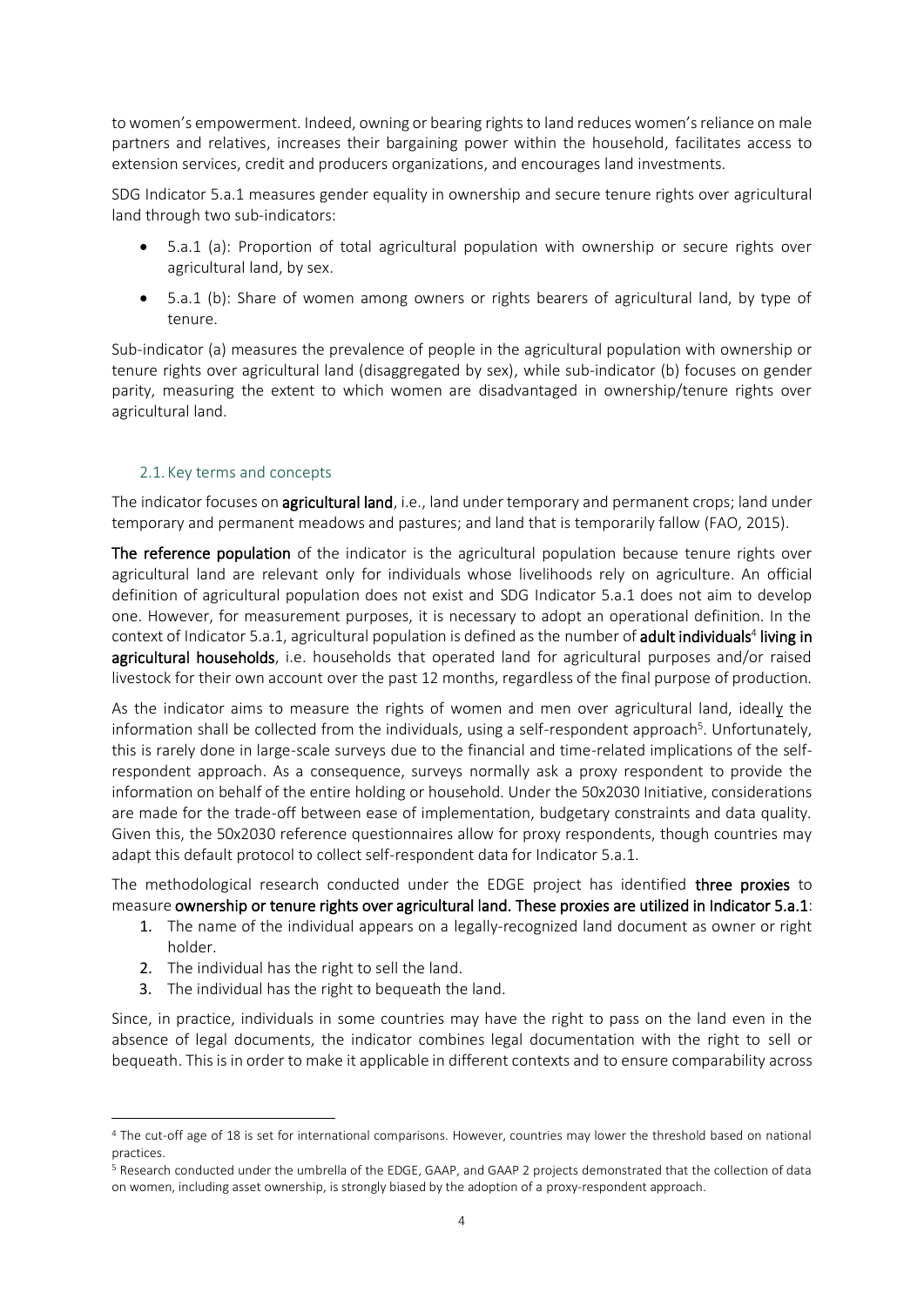countries worldwide. Therefore, individuals that present at least one of the three proxies are considered owners or holders of rights over agricultural land under SDG Indicator 5.a.1

It is crucial to emphasize that SDG Indicator 5.a.1 refers to ownership of and secure tenure rights over the land, the latter being more inclusive than the first. In fact, an individual has tenure rights over land when they can control and manage the land they have access to. The variety of rights that the individual enjoys depends on the tenure system in place and type of title. In simple terms, Indicator 5.a.1 goes beyond ownership, as conceived by Western societies, and looks at several aspects of tenure rights. This conceptual choice has an important bearing on the phrasing of the survey questions, which refer to several kinds of legal documents (i.e., title deed; certificate of ownership; certificate of hereditary acquisition; contract of lease or rental). This point is further developed in Section 3.

The data needed for SDG Indicator 5.a.1 can be collected through agricultural surveys or household multi-topic surveys with suitable coverage of agricultural households. The data required for SDG Indicator 5.a.1, as described in [Table 1,](#page-4-2) is collected via 50x2030 reference questionnaires<sup>6</sup>.

# <span id="page-4-2"></span>TABLE 1 – MINIMUM SET OF DATA

| Data Items                                                                                                                                                                                   | Purpose                                          |
|----------------------------------------------------------------------------------------------------------------------------------------------------------------------------------------------|--------------------------------------------------|
| Whether or not the household has operated land for cultivating crops and/or raised livestock over<br>the past 12 months                                                                      | To identify adult<br>males and females           |
| Sex of the household member                                                                                                                                                                  | living in agricultural<br>households             |
| <b>Age</b> of the household member                                                                                                                                                           |                                                  |
| Whether or not any of the agricultural land accessed, used or held by the household/member has a<br>legally-recognized document that allows for the protection of ownership or tenure rights |                                                  |
| Whether or not the household member is listed as an owner or holder on any of the legally-<br>recognized land documents, either alone of jointly with someone else                           | To identify<br>landowners/land<br>rights holders |
| Whether or not the household member has the right to sell any agricultural land, either alone or<br>jointly with someone else                                                                |                                                  |
| Whether or not the household member has the right to bequeath any agricultural land, either alone<br>or jointly with someone else                                                            |                                                  |

# <span id="page-4-0"></span>3. SDG Indicator 5.a.1 in the 50x2030 Initiative survey tools

This section discusses how the Initiative has incorporated the data items relating to SDG Indicator 5.a.1 into the standard survey tools proposed to the partner countries. It describes the 50x2030 Survey System, explains which questionnaires include SDG Indicator 5.a.1 questions, and provides an overview of those questions.

# <span id="page-4-1"></span>3.1. The 50x2030 Survey System

The survey programs supported by the 50x2030 Initiative may take two forms depending on the needs and context of the partner country: the Agricultural Survey Program (Agricultural Program) or the Integrated Agricultural and Rural Survey Program (Integrated Program).

<sup>6</sup> The standard survey instruments of the Initiative can be found at:<https://www.50x2030.org/resources/survey-instruments>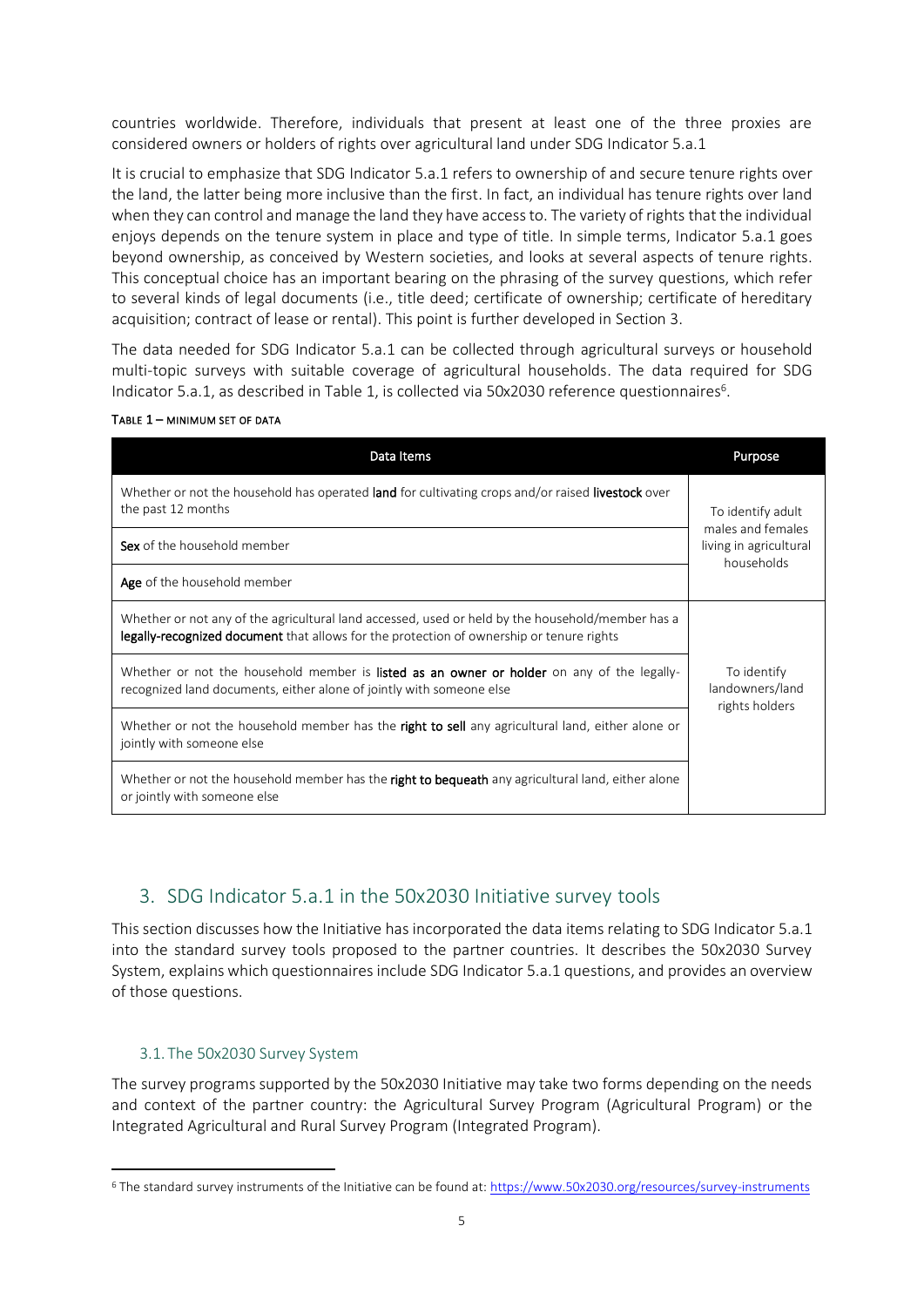The Agricultural Survey Program is a modular survey system with an annual core survey questionnaire focused on production (CORE-AG), and a set of specialized questionnaires covering additional topics, such as costs and farm income; labor and productivity; gender decision-making in agriculture; production practices and environmental aspects of farming. These specialized questionnaires are administered at lower frequencies. Figure 1 – [Schema of the 50x2030 Agricultural Survey Program](#page-5-0)[Figure 1](#page-5-0) presents an example of the sequence and frequency with which the survey tools may be administered, though this sequence may be altered according to country priorities.

In the Agricultural Survey Program, the survey should be representative of the entire agricultural sector, whether in rural or urban areas, covering both household and non-household farms, with the [agricultural holding as the unit of analysis \(see](#page-6-0)



<span id="page-5-0"></span>[Figure 2](#page-6-0)).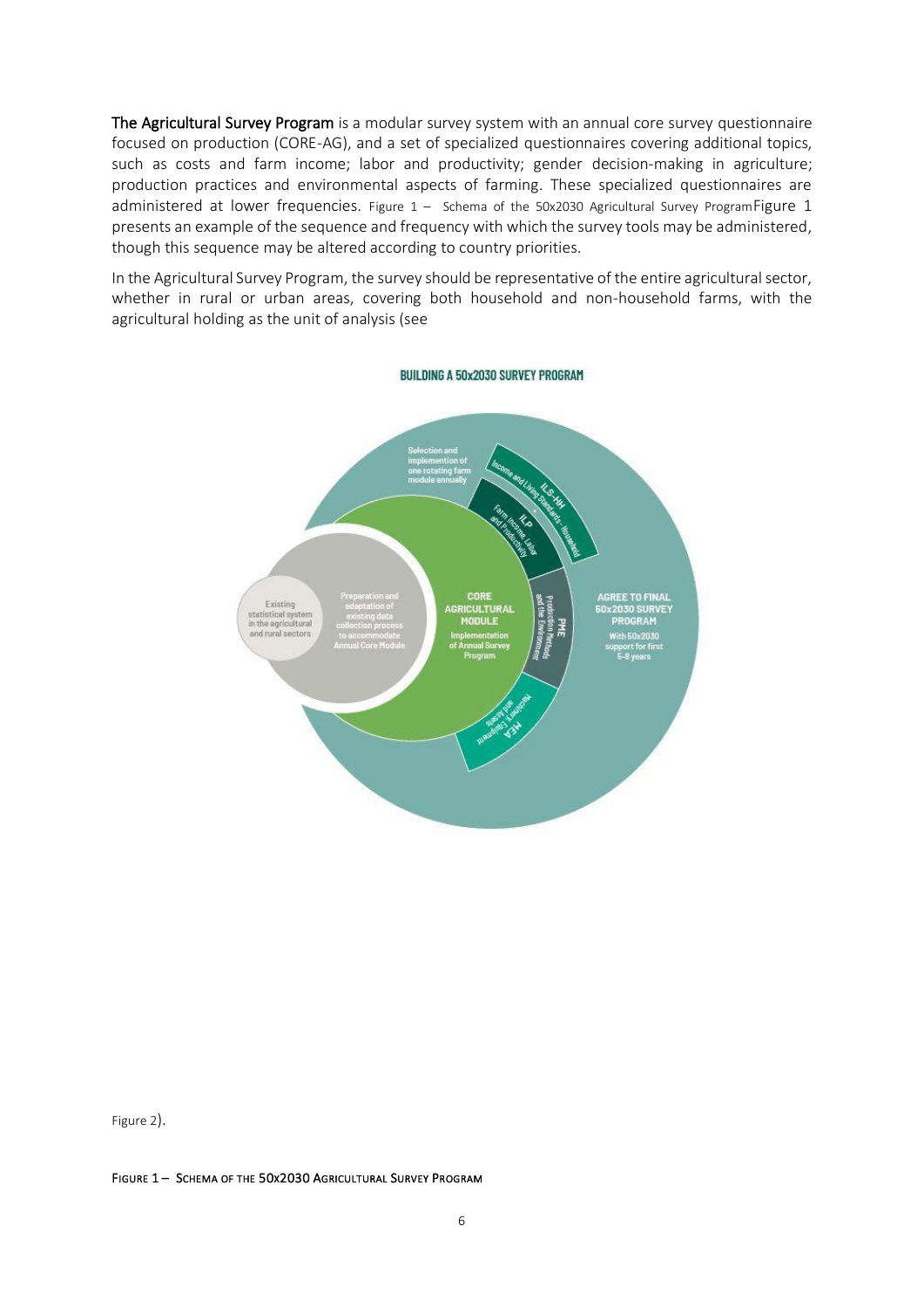### BUILDING A 50x2030 SURVEY PROGRAM

<span id="page-6-0"></span>

FIGURE 2 – COVERAGE OF THE AGRICULTURAL SURVEY PROGRAM AND THE INTEGRATED AGRICULTURAL AND RURAL SURVEY PROGRAM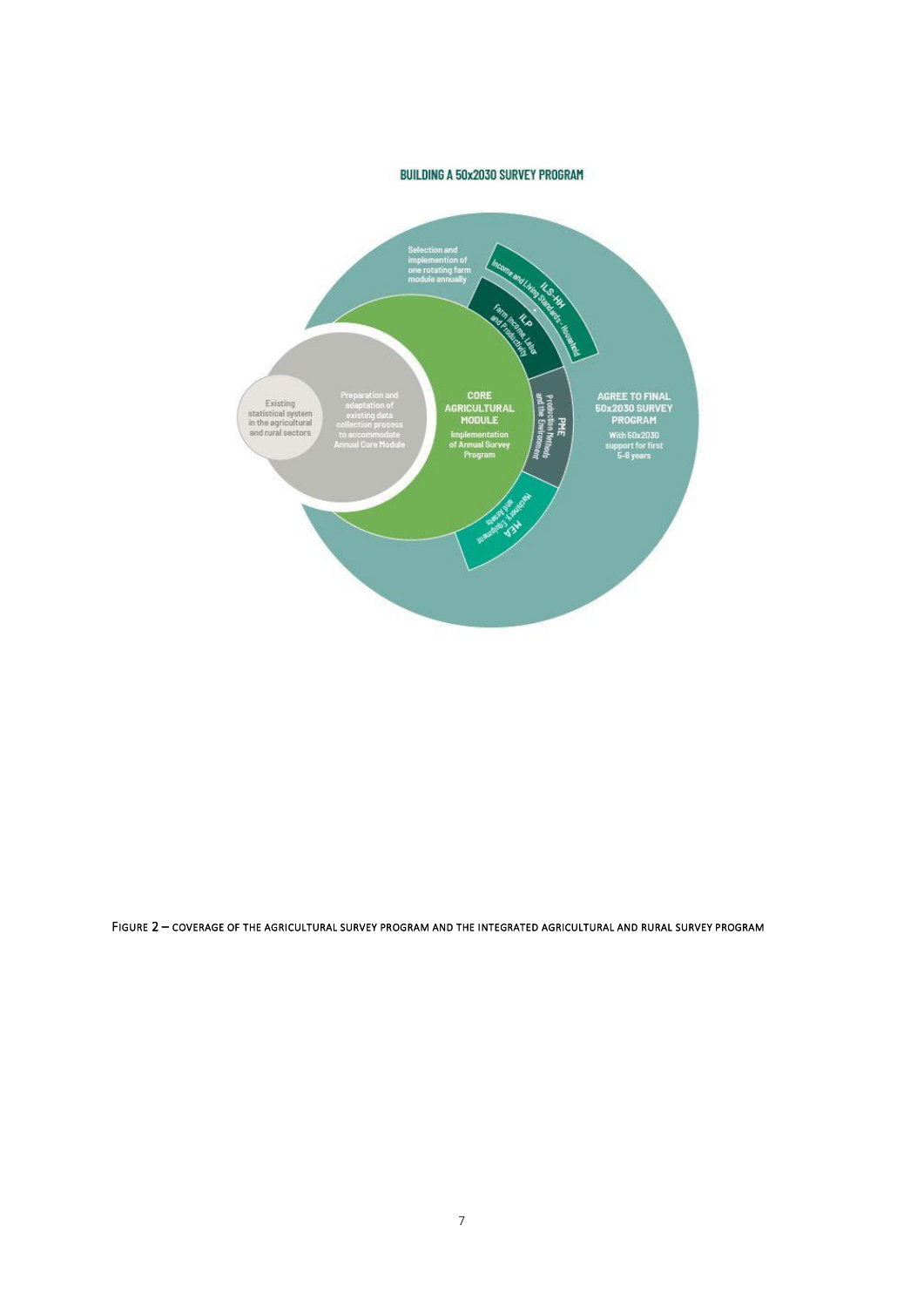|                    | <b>Agricultural sector</b>       |                             | <b>Non-Agricultural sector</b>                   |  |  |  |  |  |  |  |  |  |
|--------------------|----------------------------------|-----------------------------|--------------------------------------------------|--|--|--|--|--|--|--|--|--|
|                    | Non-household<br>sector holdings | Agricultural<br>households  | Non-agricultural<br>households                   |  |  |  |  |  |  |  |  |  |
| <b>Rural areas</b> |                                  |                             |                                                  |  |  |  |  |  |  |  |  |  |
| Urban areas        |                                  |                             |                                                  |  |  |  |  |  |  |  |  |  |
|                    |                                  | Agricultural Survey Program |                                                  |  |  |  |  |  |  |  |  |  |
|                    |                                  |                             | Integrated Agricultural and Rural Survey Program |  |  |  |  |  |  |  |  |  |

The 50x2030 Integrated Agricultural and Rural Survey Programfollows the same logic as the Agricultural Program but integrates the agricultural tools with a household survey tool and broadens the target population to incorporate a sample of rural non-agricultural households every three years (as illustrated [in](#page-6-0) 

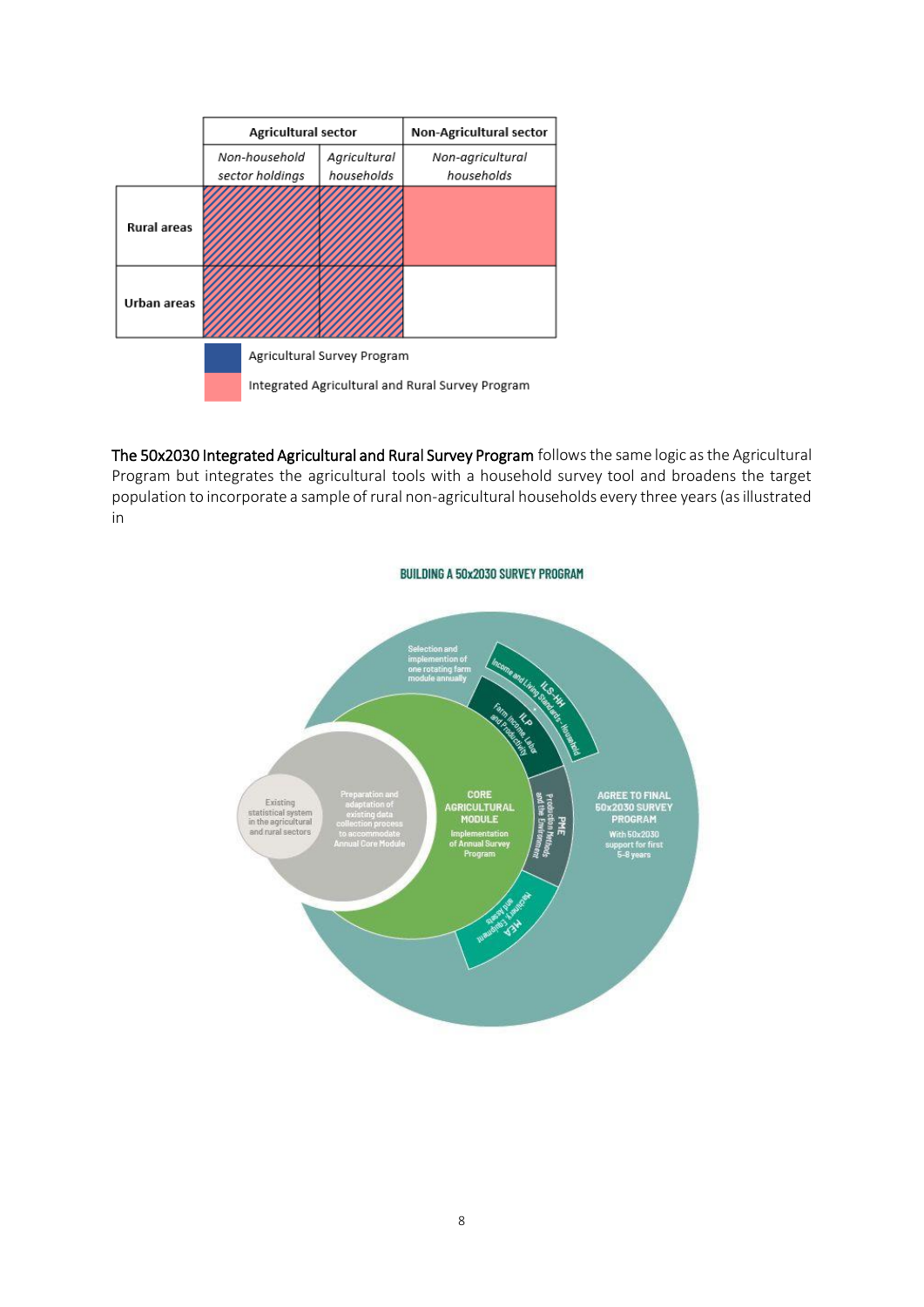

The Integrated Program allows countries to better investigate (i) the drivers and dynamics of rural development, structural transformation, and their linkages with agriculture, and (ii) the linkages between agricultural productivity and income, together with aspects of welfare and livelihoods, such as educational outcomes, non-agricultural income, or shocks and coping. The Integrated Program achieves this through the combination of the Farm Income, Labor, and Productivity (ILP-AG) questionnaire and the Non-Farm Income and Living Standards Household (ILS-HH) questionnaire,which are administered together, ideally every three years [\(Figure 3\)](#page-8-0).

<span id="page-8-0"></span>

|  |  | Figure 3 - Schema of the 50x2030 integrated Agricultural and Rural Survey Program |  |  |  |
|--|--|-----------------------------------------------------------------------------------|--|--|--|
|  |  |                                                                                   |  |  |  |

|                                               |  |   |   |   | Years |   |  |
|-----------------------------------------------|--|---|---|---|-------|---|--|
| <b>Survey Tools</b>                           |  | 3 | 4 | 5 | 6     | 8 |  |
| Core Agricultural Module (CORE-AG)            |  |   |   |   |       |   |  |
| Farm Income, Labor, and Productivity (ILP-AG) |  |   |   |   |       |   |  |
| Production Methods and Environment (PME-AG)   |  |   |   |   |       |   |  |
| Machinery, Equipment, and Assets (MEA-AG)     |  |   |   |   |       |   |  |
| Non-Farm Income and Living Standards (ILS-HH) |  |   |   |   |       |   |  |

The 50x2030 Initiative's survey system, with its two programs, is composed of a package of survey tools. The specialized agricultural tools – ILP-AG, PME, and MEA – are integrated with the CORE-AG tool. Therefore, agricultural production is captured in the same way annually, with different extensions added every year.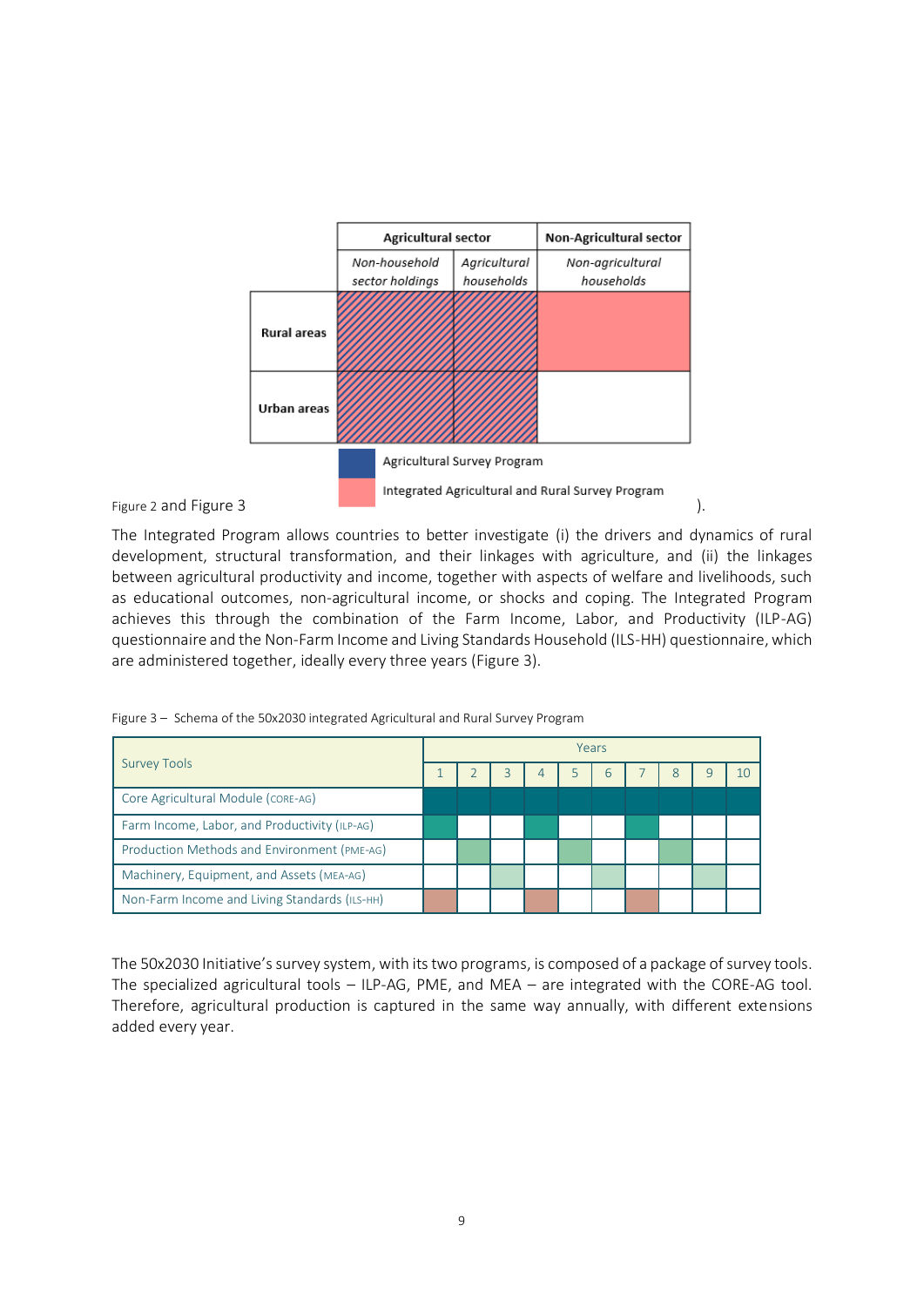# <span id="page-9-0"></span>3.2. Location of 5.a.1 questions

While some SDG 2 indicators (2.3.1; 2.3.2; 2.4.1) are linked to a specific survey tool, the location of questions relating to Indicator 5.a.1 depends on the survey system and on the geographical coverage of the survey (see [Table 2\)](#page-9-1).

| <b>Survey Tool</b> | Content                         | <b>SDG</b><br>Indicator | Recommended<br>Frequency | Target population     | 50x2030 Survey<br>Program |
|--------------------|---------------------------------|-------------------------|--------------------------|-----------------------|---------------------------|
| CORE-AG            | Crops, livestock, aquaculture,  |                         | Annual                   | Agricultural          | Both the                  |
|                    | fisheries, forestry production. |                         |                          | households and        |                           |
|                    |                                 |                         |                          | agricultural holdings | Agricultural              |
|                    |                                 |                         |                          | in the non-           | Program and               |
|                    |                                 |                         |                          | household sector.     | Integrated                |
|                    |                                 |                         |                          |                       | Program.<br>Both the      |
| ILP-AG             | Agricultural income,            | 2.3.1                   | Every 3 years            | Agricultural          |                           |
|                    | agricultural labor, and         | 2.3.2                   |                          | households and        | Agricultural              |
|                    | productivity; land tenure,      | 5.a.1                   |                          | agricultural holdings | Program and               |
|                    | gender decision-making.         | $1.4.2*$                |                          | in the non-           | Integrated                |
|                    |                                 |                         |                          | household sector.     | Program.                  |
| <b>ILS-HH</b>      | Household member socio-         | 5.a.1                   | Every 3 years            | Agricultural and      | ILS-HH only in            |
|                    | demographics, education,        | $1.4.2*$                |                          | non-agricultural      | Integrated                |
|                    | off-farm labor and time-use,    |                         |                          | households.           | Program.**                |
|                    | housing, non-agricultural       |                         |                          |                       |                           |
|                    | income, shocks and coping.      |                         |                          |                       |                           |
| <b>PME</b>         | Production Methods and          | 2.4.1                   | Every 3 years            | Agricultural          | Both the                  |
|                    | Environment; Agricultural       |                         |                          | households and        | Agricultural              |
|                    | Sustainability.                 |                         |                          | agricultural holdings | Program and               |
|                    |                                 |                         |                          | in the non-           | Integrated                |
|                    |                                 |                         |                          | household sector.     | Program.                  |
| <b>MEA</b>         | Assets, Machinery,              |                         | Every 3-5                | Agricultural          | Both the                  |
|                    | Equipment.                      |                         | years                    | households and        | Agricultural              |
|                    |                                 |                         |                          | agricultural holdings | Program and               |
|                    |                                 |                         |                          | in the non-           | Integrated                |
|                    |                                 |                         |                          | household sector.     | Program.                  |

<span id="page-9-1"></span>TABLE 2 – TOOLS OF THE 50X2030 AGRICULTURAL PROGRAM AND INTEGRATED PROGRAM

\* The ILP-AG covers all items needed to measure Indicator 1.4.2; however, to properly compute the indicator, a nationallyrepresentative sample of households would be needed, which the 50x2030 system does not require. \*\* SDG 1.4.2 and 5.a.1 are measured through the ILS-HH in the Integrated Agricultural and Rural Survey Program. They are measured through the ILP-AG survey tool in the Agricultural Program.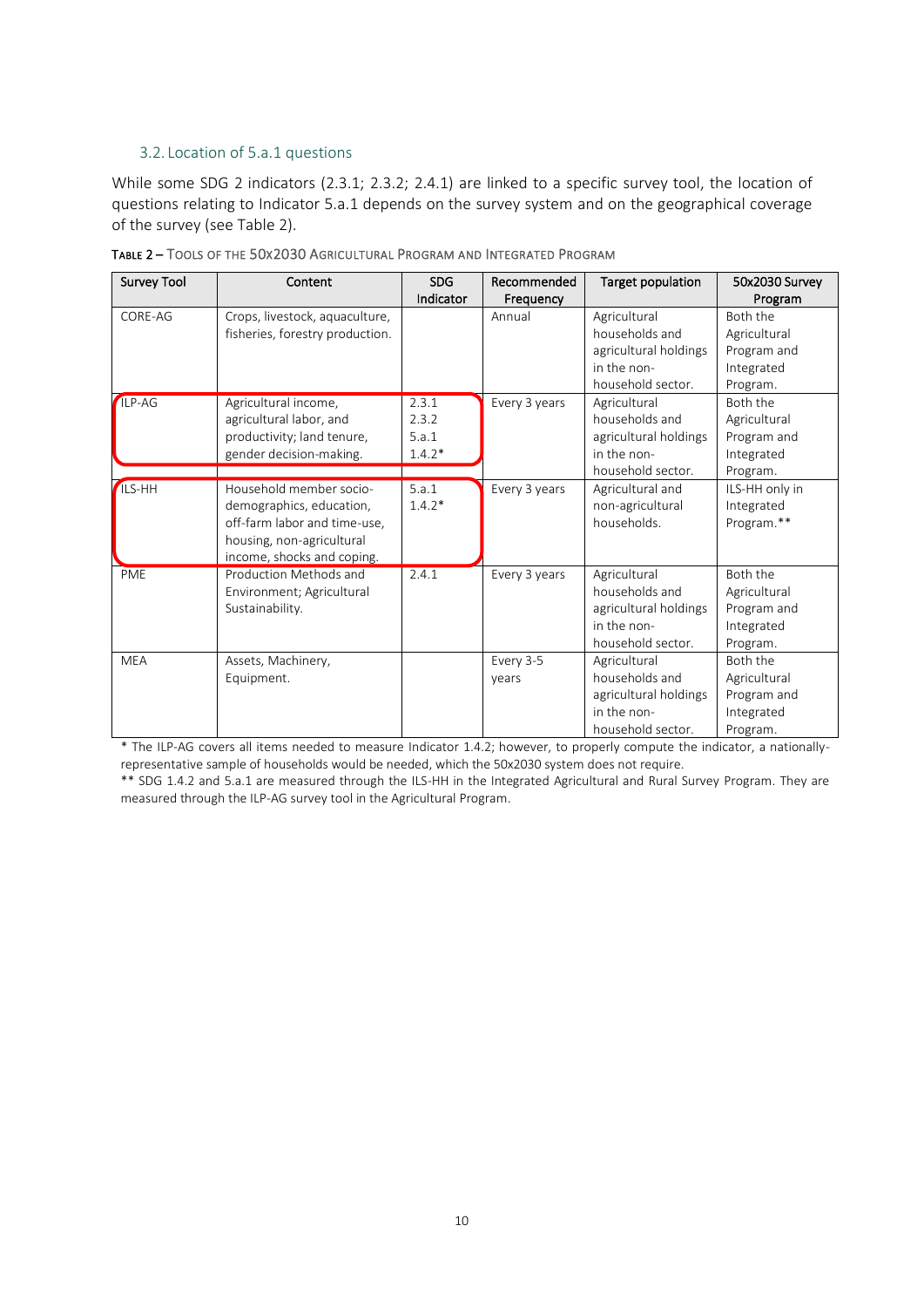The 50x2030 Initiative proposes measuring Indicator 5.a.1 through the Farm Income, Labor, and Productivity questionnaire (ILP-AG) if the country adopts the Agricultural Program and through the Non-Farm Income and Living Standards questionnaire (ILS-HH) if the country adopts the Integrated Program.

The rationale for this choice is the similarity between SDG indicators 5.a.1 and 1.4.2, the latter measuring the *proportion of total adult population with secure tenure rights to land, with legally recognized documentation and who perceive their rights to land as secure, by sex and by type of tenure*. The overlap between the two indicators offers the opportunity to measure both through a joint module developed by the custodian agencies<sup>7</sup>. Such a joint module has been included in the survey tools of the Initiative.

As outlined i[n Table 3,](#page-10-0) the indicators adopt a similar approach to the proxy questions but they differ on the type of land and the reference population. Indeed, while SDG Indicator 5.a.1 focuses on agricultural land and the agricultural adult population, SDG Indicator 1.4.2 speaks of any land and refers to the entire adult population.

|                   | SDG indicator 5.a.1                                     | SDG indicator 1.4.2                                    |
|-------------------|---------------------------------------------------------|--------------------------------------------------------|
|                   | proportion of total agricultural population with<br>(a) | proportion of total adult population                   |
|                   | ownership or secure rights over agricultural            | with secure tenure rights to land, with                |
| <b>Definition</b> | land by sex; and                                        | legally recognized documentation; and<br>(a)           |
|                   | share of women among owners or rights<br>(b)            | who perceive their rights to land as secure, by<br>(b) |
|                   | bearers of agricultural land, by type of tenure         | sex and by type of tenure                              |
| Land type         | agricultural land                                       | any land                                               |
| Reference         | agricultural population                                 | entire population                                      |
| population        |                                                         |                                                        |
|                   | the name of the individual appears on a legally<br>1.   | the name of the individual appears on a legally<br>1.  |
|                   | recognized land document as owner or right              | recognized land document as owner or right             |
|                   | holder                                                  | holder                                                 |
| Proxies           | the individual has the right to sell the land<br>2.     | the individual has the right to bequeath the<br>2.     |
|                   |                                                         |                                                        |
|                   | the individual has the right to bequeath the<br>3.      | land                                                   |
|                   | land                                                    | the individual is not at high risk of losing the<br>3. |

<span id="page-10-0"></span>

Partner countriesimplementing the agricultural survey system are able to report on SDG Indicator 5.a.1 but not on Indicator 1.4.2, notwithstanding the inclusion of all the necessary questions. This happens because the agricultural survey system excludes the non-agricultural households and the land used for non-agricultural purposes (e.g., dwellings; non-agricultural businesses, etc.). Countries adopting an agricultural survey system would inevitably include the questions relating to Indicator 5.a.1 in one of the rotating agricultural questionnaires. The ILP-AG is the recommended survey tool because it contains other gender-related questions that increase the analytical value of the data. However, countries may decide to locate the questions relating to Indicator 5.a.1 in other rotating questionnaires. Indeed, the low data requirements of the 5.a.1 indicator gives the survey designers a good degree of flexibility on the location of the questions.

<sup>7</sup> See FAO, World Bank, UN HABITAT (2019)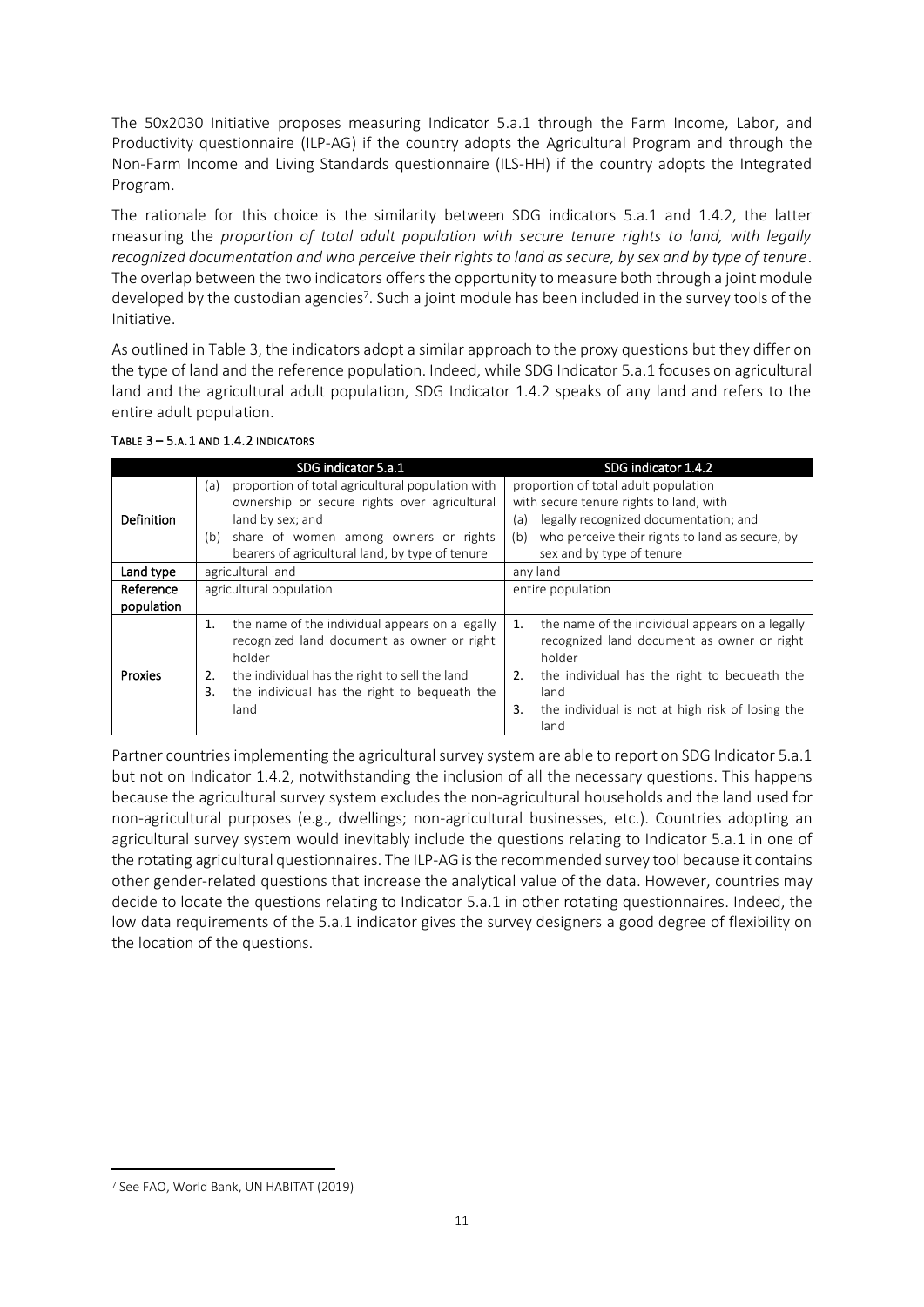### FIGURE 4 – LOCATION OF THE 5.A.1 QUESTIONS IN THE AGRICULTURAL PROGRAM

| ILP-AG Agricultural Parcel Roster Section |            |                                               |               |                      |  |  |  |  |  |  |  |  |  |
|-------------------------------------------|------------|-----------------------------------------------|---------------|----------------------|--|--|--|--|--|--|--|--|--|
| Ag parcels                                | Legal doc? | <b>Whose name</b><br>appears on legal<br>doc? | Who can sell? | Who can<br>bequeath? |  |  |  |  |  |  |  |  |  |
| Ag parcel 1                               |            |                                               |               |                      |  |  |  |  |  |  |  |  |  |
| Ag parcel 2                               |            |                                               |               |                      |  |  |  |  |  |  |  |  |  |
| Ag parcel 3                               |            |                                               |               |                      |  |  |  |  |  |  |  |  |  |
| $\cdots$                                  |            |                                               |               |                      |  |  |  |  |  |  |  |  |  |
| Ag parcel n                               |            |                                               |               |                      |  |  |  |  |  |  |  |  |  |
|                                           |            |                                               |               |                      |  |  |  |  |  |  |  |  |  |
|                                           |            | 5.a.1                                         |               |                      |  |  |  |  |  |  |  |  |  |

Partner countries implementing the Integrated Program are still able to report on SDG Indicator 5.a.1. In addition, they have the opportunity to report on Indicator 1.4.2 if the survey covers urban areas. To do so, the country shall:

- i) locate the 5.a.1 and 1.4.2 questions into the ILS-HH survey tool because this is the only instrument administered to agricultural and non-agricultural households;
- ii) expand the questions to non-agricultural parcels;
- iii) feed forward the agricultural parcels from the household questionnaire to the agricultural questionnaire for the remainder of the interview

If the integrated survey does not cover urban areas, the country may still decide to adopt the protocol above, acknowledging that the results for the 1.4.2 questions will not be representative of urban areas where the presence of slums, informal dwellings, illegal immigrants and overcrowded areas put the feasibility of accessing safe, decent and secure housing at stake (see [Figure 5\)](#page-11-0).

<span id="page-11-0"></span>FIGURE 5 - LOCATION OF THE 5.A.1 QUESTIONS IN THE INTEGRATED SURVEY PROGRAMME

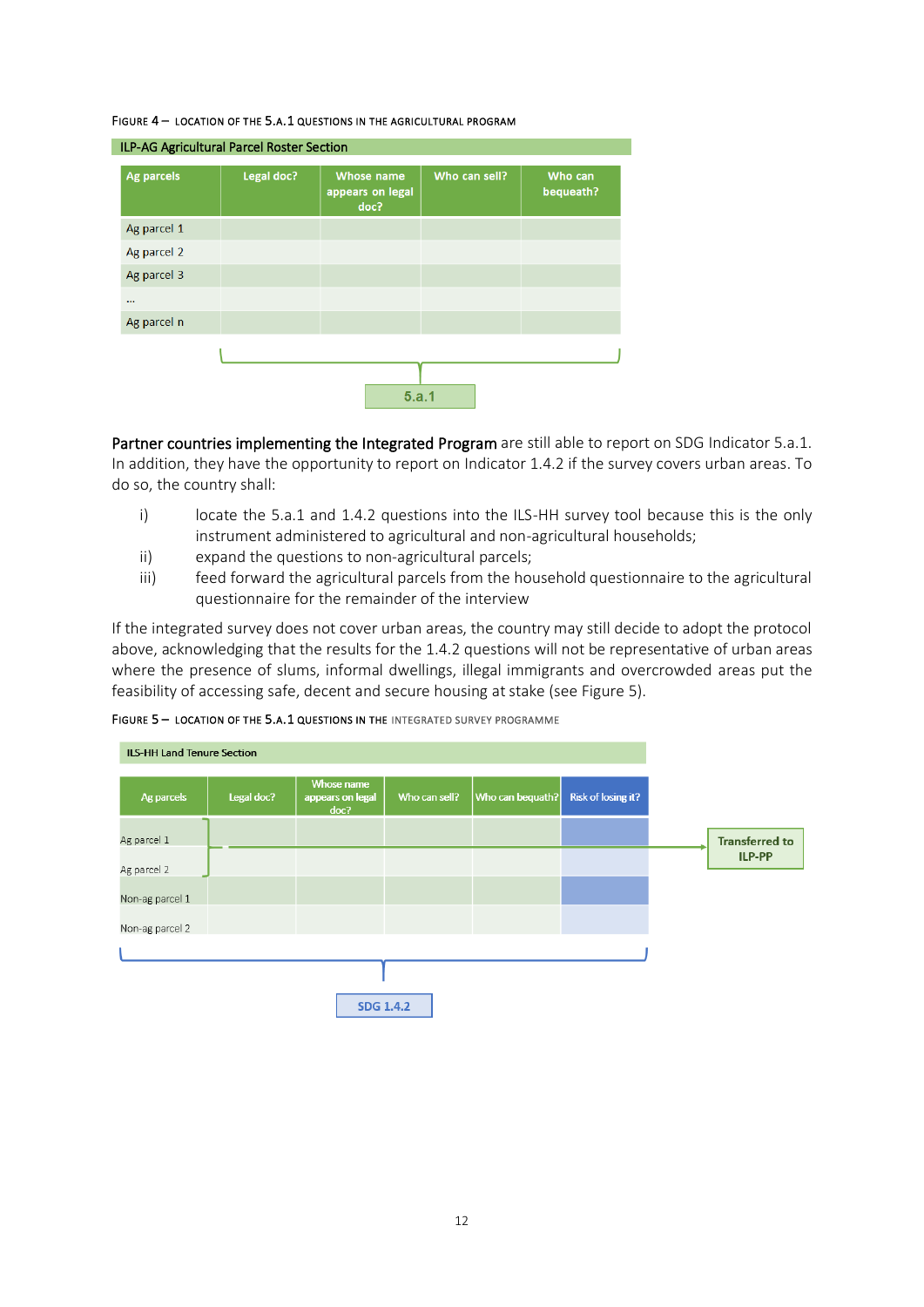

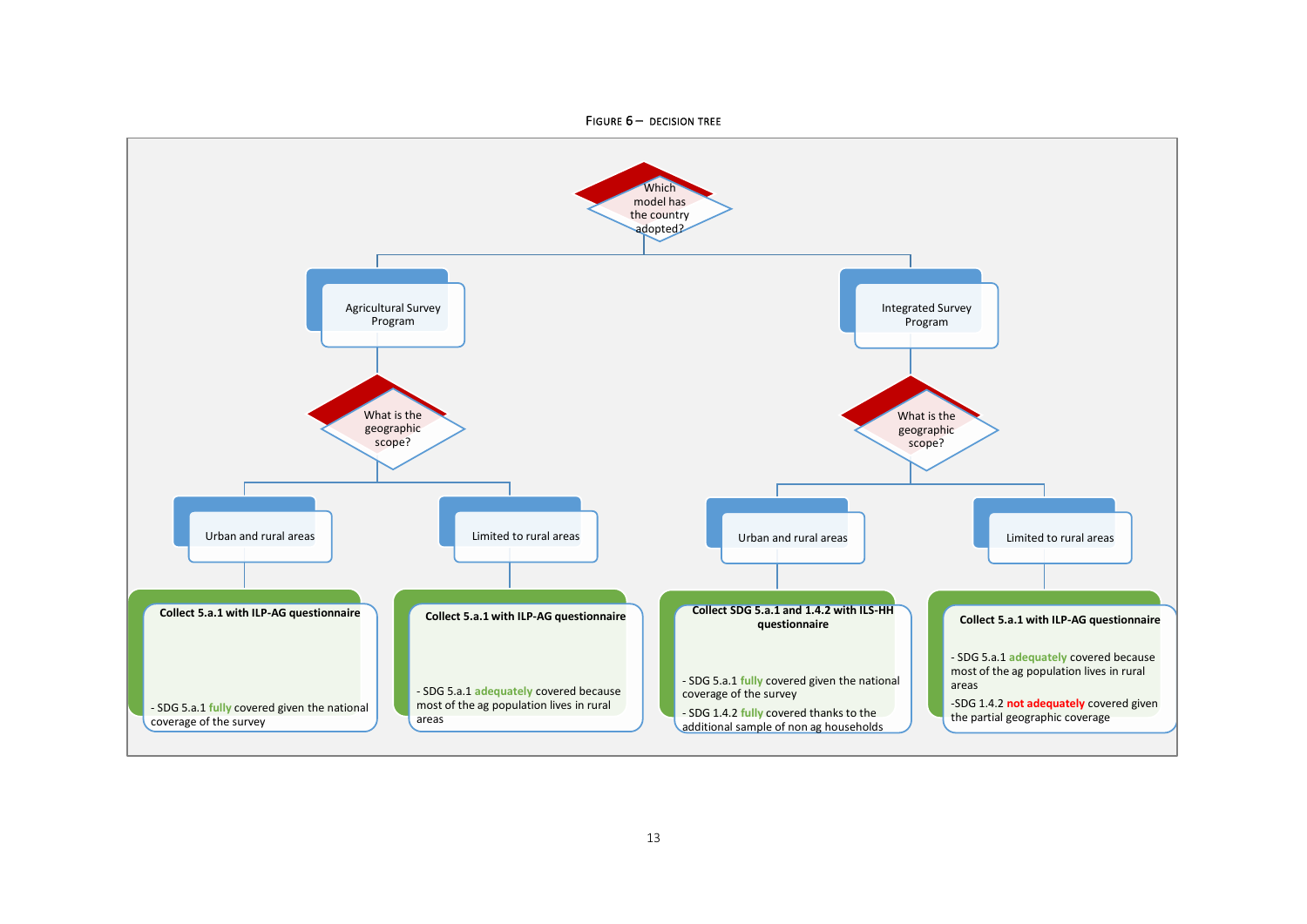# 3.3.Question overview

<span id="page-13-0"></span>The minimum set of SDG Indicator 5.a.1 data can be collected at the parcel or individual level<sup>8</sup>. While the parcel-level approach is more accurate and allows for additional in-depth analysis, the choice ultimately depends on the type of survey questionnaire in which the 5.a.1 questions are to be included.

Since the survey tools collect the crop list, the area and little additional agricultural data at the parcel (or parcel-plot) level, the 5.a.1 questions are asked at the parcel level<sup>9</sup>. It is not necessary to collect 5.a.1 information at the plot level since all the plots within the same parcel share the same status in terms of tenure rights.

As discussed above, in the **Agricultural Survey Program**, it is recommended that the 5.a.1 questions are inserted into the Agricultural Parcel Roster section of the ILP-AG questionnaire. [Figure 7](#page-14-0) and [Figure 8](#page-15-0) show how the section looks once the 5.a.1 questions are inserted. The questions needed for 5.a.1 are shown in green. For each parcel:

- Questions 6 and 7 identify the household members whose names appear on a legally recognized document of the parcel. The questionnaire allows listing up to three documents per parcel and a maximum of four household members per document. However, parcels rarely have more than two documents.
- Questions 8 and 9 identify the household members who have the rights to sell the parcel.
- Questions 10 and 11 identify the household members who have the rights to bequeath the parcel.

In order to be considered an owner or right holder of agricultural land, it is sufficient that a household member appears on the legally recognised document of any agricultural parcel OR that they can sell OR bequeath any agricultural parcel. Neither the number of parcels owned/held, nor the land size are part of the computation formula.

As mentioned earlier, Indicator 5.a.1 goes beyond the idea of ownership, as conceived by Western societies, and looks at other forms of tenure that are more prominent worldwide. This conceptual choice has an important impact on the operationalization of the indicator and on the phrasing of the questions. Indeed, Question 6 asks about the presence of documents issued by (or registered at) the relevant land registry or cadastral agency, and provides an idea of the variety of certificates taken into account. In addition, the document types listed in Question 7 reiterate the importance of building a comprehensive list, including certificates of ownership, certificates of customary ownership, lease contracts and rental contracts. This list shall be customized at country level to include all the legal documents recognised by the national laws.

The other questions appearing in the Agricultural Parcel Roster respond to other objectives of the questionnaire. Some are relevant to conducting a more in-depth gender analysis of tenure rights. For instance, the parcel area can be used to compare the amount of land that belongs to women as compared to men; data on soil type and erosion may reveal gender-based differences in the quality of land owned.

<sup>&</sup>lt;sup>8</sup> For more information on the data collection strategies, see the background paper on the indicator methodology, available at[: http://www.fao.org/3/I8808EN/i8808en.pdf](http://www.fao.org/3/I8808EN/i8808en.pdf) and forthcoming among the FAO Statistics Division (ESS) working paper series. <sup>9</sup> An overview of how to insert the 5.a.1 questions into questionnaires without parcel rosters can be found at FAO, World Bank, UN HABITAT (2019) and in the technical note *Mainstreaming SDG Indicator 5.a.1 in AGRIS* (forthcoming).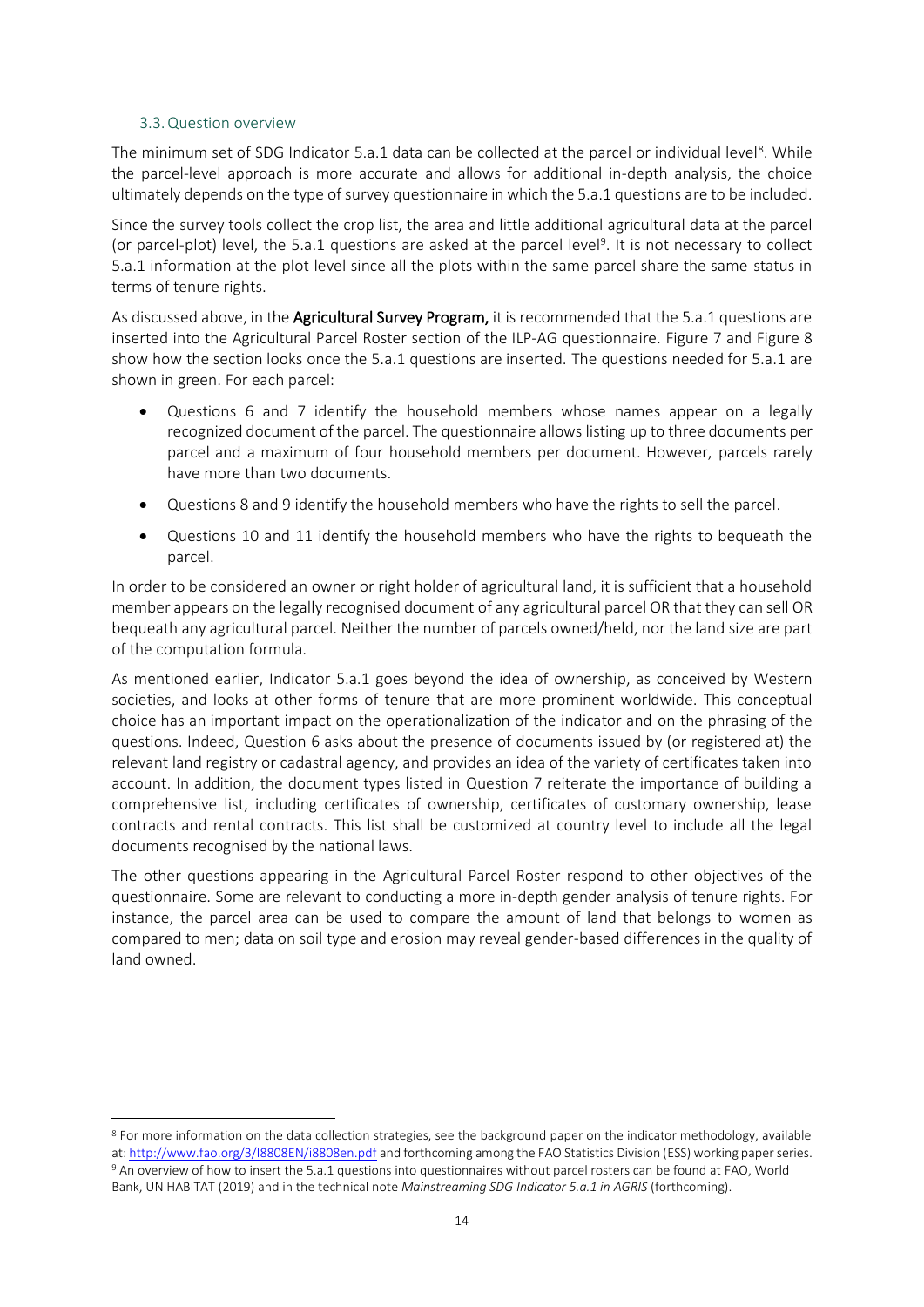# FIGURE 7 - 5.A.1 QUESTIONS IN THE AGRICULTURAL PROGRAM: AGRICULTURAL PARCEL ROSTER (Q1-11)

#### <span id="page-14-0"></span>**SECTION 1. AGRICULTURAL PARCEL ROSTER & DETAILS**

|                                                                                                                                                                                                                                                                                                                                                                                                                                                                                                                                                                                                              | PIGURE 7 = 5.A.I QUESTIONS IN THE AGRICULTURAL PROGRAM . AGRICULTURAL PARCEL ROSTER (QI-III)                                                                                                                                                                 |                                           |                                                                                                          |                                                                                                                                                                              |         |  |                                                                                                                                     |  |                                                                                                                                                                                                                                                               |                                                                                                                                                                                                                                                                                                                                                                                                                                                                                                      |          |    |                   |             |                      |    |                                                                                                                                                                                            |             |                                                                 |                         |                                                                                   |                                            |                                                                                                                                                                                                  |             |                                                                                              |                                                                                                                                          |  |                  |     |         |                      |                  |
|--------------------------------------------------------------------------------------------------------------------------------------------------------------------------------------------------------------------------------------------------------------------------------------------------------------------------------------------------------------------------------------------------------------------------------------------------------------------------------------------------------------------------------------------------------------------------------------------------------------|--------------------------------------------------------------------------------------------------------------------------------------------------------------------------------------------------------------------------------------------------------------|-------------------------------------------|----------------------------------------------------------------------------------------------------------|------------------------------------------------------------------------------------------------------------------------------------------------------------------------------|---------|--|-------------------------------------------------------------------------------------------------------------------------------------|--|---------------------------------------------------------------------------------------------------------------------------------------------------------------------------------------------------------------------------------------------------------------|------------------------------------------------------------------------------------------------------------------------------------------------------------------------------------------------------------------------------------------------------------------------------------------------------------------------------------------------------------------------------------------------------------------------------------------------------------------------------------------------------|----------|----|-------------------|-------------|----------------------|----|--------------------------------------------------------------------------------------------------------------------------------------------------------------------------------------------|-------------|-----------------------------------------------------------------|-------------------------|-----------------------------------------------------------------------------------|--------------------------------------------|--------------------------------------------------------------------------------------------------------------------------------------------------------------------------------------------------|-------------|----------------------------------------------------------------------------------------------|------------------------------------------------------------------------------------------------------------------------------------------|--|------------------|-----|---------|----------------------|------------------|
|                                                                                                                                                                                                                                                                                                                                                                                                                                                                                                                                                                                                              |                                                                                                                                                                                                                                                              |                                           |                                                                                                          |                                                                                                                                                                              |         |  |                                                                                                                                     |  |                                                                                                                                                                                                                                                               |                                                                                                                                                                                                                                                                                                                                                                                                                                                                                                      |          |    |                   |             |                      |    |                                                                                                                                                                                            |             |                                                                 |                         |                                                                                   |                                            |                                                                                                                                                                                                  |             |                                                                                              |                                                                                                                                          |  |                  |     |         |                      |                  |
| YES1<br>SECTION 1. AGRICULTURAL PARCEL ROSTER & DETAILS<br>NO2 + END OF INTERVIEW<br>Q0. Do you or does any member of your household use, own, or hold use rights for any parcel of land used for cultivating crops and/or raising livestock, either alone or jointly with someone else?<br>ENUMERATOR: AFTER CREATING THE ROSTER OF PARCELS, GO THROUGH THE ENTIRE MODULE ONE PARCEL AT A TIME.<br>A PARCEL IS DEFINED AS A PIECE OF LAND OF ONE TENURE TYPE ENTIRELY SURROUNDED BY OTHER LAND. WATER, ROADS, FORESTS OF A DIFFERENT TENURE TYPE THAT MAY OR MAY NOT BE USE OR OWNED BY THE SAME HOUSEHOLD. |                                                                                                                                                                                                                                                              |                                           |                                                                                                          |                                                                                                                                                                              |         |  |                                                                                                                                     |  |                                                                                                                                                                                                                                                               |                                                                                                                                                                                                                                                                                                                                                                                                                                                                                                      |          |    |                   |             |                      |    |                                                                                                                                                                                            |             |                                                                 |                         |                                                                                   |                                            |                                                                                                                                                                                                  |             |                                                                                              |                                                                                                                                          |  |                  |     |         |                      |                  |
|                                                                                                                                                                                                                                                                                                                                                                                                                                                                                                                                                                                                              |                                                                                                                                                                                                                                                              |                                           |                                                                                                          |                                                                                                                                                                              |         |  |                                                                                                                                     |  |                                                                                                                                                                                                                                                               |                                                                                                                                                                                                                                                                                                                                                                                                                                                                                                      |          |    |                   |             |                      |    |                                                                                                                                                                                            |             |                                                                 |                         |                                                                                   |                                            |                                                                                                                                                                                                  |             |                                                                                              |                                                                                                                                          |  |                  | 10. |         |                      |                  |
| D                                                                                                                                                                                                                                                                                                                                                                                                                                                                                                                                                                                                            | A PARCEL NAME<br>C Please tell me about<br>E each agricultural<br>parcel for which you or<br>any household member<br>currently uses, owns or<br>holds use rights for,<br>either alone or with<br>someone else.<br>Please give me the<br>name of each parcel. | OCATION &<br>DESCRIPTION OF THE<br>PARCEL | <b>ENUMERATOR: RECORD</b><br>THE ID OF THE<br>RESPONDENT.<br><b>LIST FROM HOUSEHOLD</b><br><b>ROSTER</b> | Under which tenure<br>system is this [PARCEL]?<br>CUSTOMARY1<br>FREEHOLD2<br>$l$ EASENOLD3<br>$STATE$ 4<br>COMMUNITY/GROUP<br>RIGHT5<br>COOPERATIVES6<br>OTHER (SPECIFY) . 9 | ROSTER. |  | Who in the household owns/ holds<br>use rights to this [PARCEL]?<br>IST UP TO 4 JOINT OWNERS OR USE<br>RIGHT HOLDERS FROM HOUSEHOLD |  | have a document for<br>this [PARCEL] issued<br>and<br>Registry/Cadastral<br>Agency, such as a title<br>deed, certificate of<br>ownership, certificate<br>of hereditary<br>acquisition, lease or<br>rental contract?<br>YES1<br>$NO2$ $\blacktriangleright$ 13 | Opes your household What type of documents does your household have for this [PARCEL], and which household members are<br>isted as owners or use rights holders on each document?<br>by or registered at the LIST UP TO 3, SHOW PHOTO AID<br>DOCUMENT TYPE:<br>TITLE DEED1<br>CERTIFICATE OF CUSTOMARY OWNERSHIP2<br>CERTIFICATE OF OCCUPANCY3<br>CERTIFICATE OF HEREDITARY ACOUISITION<br>RENTAL CONTRACT, REGISTERED<br>LEASE, REGISTERED?<br>DOCUMENT#1<br><b>DOCUMENT#2</b><br><b>DOCUMENT#3</b> |          |    |                   |             |                      |    | Does anyone in the<br>household have the<br>right to sell [PARCEL],<br>either alone or wi<br>someone else?<br>YES. 1<br>$MO$ 2 $\blacktriangleright$<br>DOMT 'NNOW 98 - 9<br>REFUSAL99 P 9 | APPLICABLE. | RELATIVE1<br>LOCAL OFFICIAL2<br>CUSTOMARY LEADER. . 3<br>OTHER4 | CODE FOR NON-HH MEMBER: | Who can decide whether to sell [PARCEL]?<br>AND 1 CODE FROM OUTSIDE HOUSEHOLD. IF | IST UP TO 4 ID CODES FROM HOUSEHOLD ROSTER | Does anyone in the<br>household have the<br>right to bequeath this<br>[PARCEL], either alone<br>or with someone else?<br><b>YES1</b><br>$302 \div 11$<br>DONT'NNOW. . 98   11<br>RETUSAL 99   11 | APPLICABLE. | CODE FOR NON-HH NEMBER:<br>RELATIVE. 1<br>LOCAL OFFICIAL2<br>CUSTOMARY LEADER. . 3<br>OTHER4 | Who can decide whether to bequeath this [PARCEL]?<br>IST UP TO 4 ID CODES FROM HOUSEHOLD ROSTER<br>AND 1 CODE FROM OUTSIDE HOUSEHOLD. IF |  |                  |     |         |                      |                  |
|                                                                                                                                                                                                                                                                                                                                                                                                                                                                                                                                                                                                              |                                                                                                                                                                                                                                                              |                                           | HHID CODE                                                                                                | CODE                                                                                                                                                                         |         |  | HHID #1 HHID #2 HHID #3 HHID #4                                                                                                     |  |                                                                                                                                                                                                                                                               | DOC. HHID HHID HHID<br><b>TYPE</b>                                                                                                                                                                                                                                                                                                                                                                                                                                                                   | #1<br>#2 | #3 | <b>HHID</b><br>#4 | <b>TYPE</b> | DOC. HHID HHID<br>#1 | #2 | HHID HHID<br>#3<br>#4                                                                                                                                                                      |             | TYPE                                                            | #1                      | #2                                                                                | DOC. HHID HHID HHID HHID<br>#3<br>#4       |                                                                                                                                                                                                  |             |                                                                                              | HHID#1 HHID#2 HHID#3 HHID#                                                                                                               |  | NON-HH<br>MEMBER |     | HHID H1 | HHID#2 HHID#3 HHID#4 | NON-HH<br>MEMBER |
|                                                                                                                                                                                                                                                                                                                                                                                                                                                                                                                                                                                                              |                                                                                                                                                                                                                                                              |                                           |                                                                                                          |                                                                                                                                                                              |         |  |                                                                                                                                     |  |                                                                                                                                                                                                                                                               |                                                                                                                                                                                                                                                                                                                                                                                                                                                                                                      |          |    |                   |             |                      |    |                                                                                                                                                                                            |             |                                                                 |                         |                                                                                   |                                            |                                                                                                                                                                                                  |             |                                                                                              |                                                                                                                                          |  |                  |     |         |                      |                  |
| $\overline{2}$                                                                                                                                                                                                                                                                                                                                                                                                                                                                                                                                                                                               |                                                                                                                                                                                                                                                              |                                           |                                                                                                          |                                                                                                                                                                              |         |  |                                                                                                                                     |  |                                                                                                                                                                                                                                                               |                                                                                                                                                                                                                                                                                                                                                                                                                                                                                                      |          |    |                   |             |                      |    |                                                                                                                                                                                            |             |                                                                 |                         |                                                                                   |                                            |                                                                                                                                                                                                  |             |                                                                                              |                                                                                                                                          |  |                  |     |         |                      |                  |
|                                                                                                                                                                                                                                                                                                                                                                                                                                                                                                                                                                                                              |                                                                                                                                                                                                                                                              |                                           |                                                                                                          |                                                                                                                                                                              |         |  |                                                                                                                                     |  |                                                                                                                                                                                                                                                               |                                                                                                                                                                                                                                                                                                                                                                                                                                                                                                      |          |    |                   |             |                      |    |                                                                                                                                                                                            |             |                                                                 |                         |                                                                                   |                                            |                                                                                                                                                                                                  |             |                                                                                              |                                                                                                                                          |  |                  |     |         |                      |                  |
| $\mathbf{a}$                                                                                                                                                                                                                                                                                                                                                                                                                                                                                                                                                                                                 |                                                                                                                                                                                                                                                              |                                           |                                                                                                          |                                                                                                                                                                              |         |  |                                                                                                                                     |  |                                                                                                                                                                                                                                                               |                                                                                                                                                                                                                                                                                                                                                                                                                                                                                                      |          |    |                   |             |                      |    |                                                                                                                                                                                            |             |                                                                 |                         |                                                                                   |                                            |                                                                                                                                                                                                  |             |                                                                                              |                                                                                                                                          |  |                  |     |         |                      |                  |
| 5                                                                                                                                                                                                                                                                                                                                                                                                                                                                                                                                                                                                            |                                                                                                                                                                                                                                                              |                                           |                                                                                                          |                                                                                                                                                                              |         |  |                                                                                                                                     |  |                                                                                                                                                                                                                                                               |                                                                                                                                                                                                                                                                                                                                                                                                                                                                                                      |          |    |                   |             |                      |    |                                                                                                                                                                                            |             |                                                                 |                         |                                                                                   |                                            |                                                                                                                                                                                                  |             |                                                                                              |                                                                                                                                          |  |                  |     |         |                      |                  |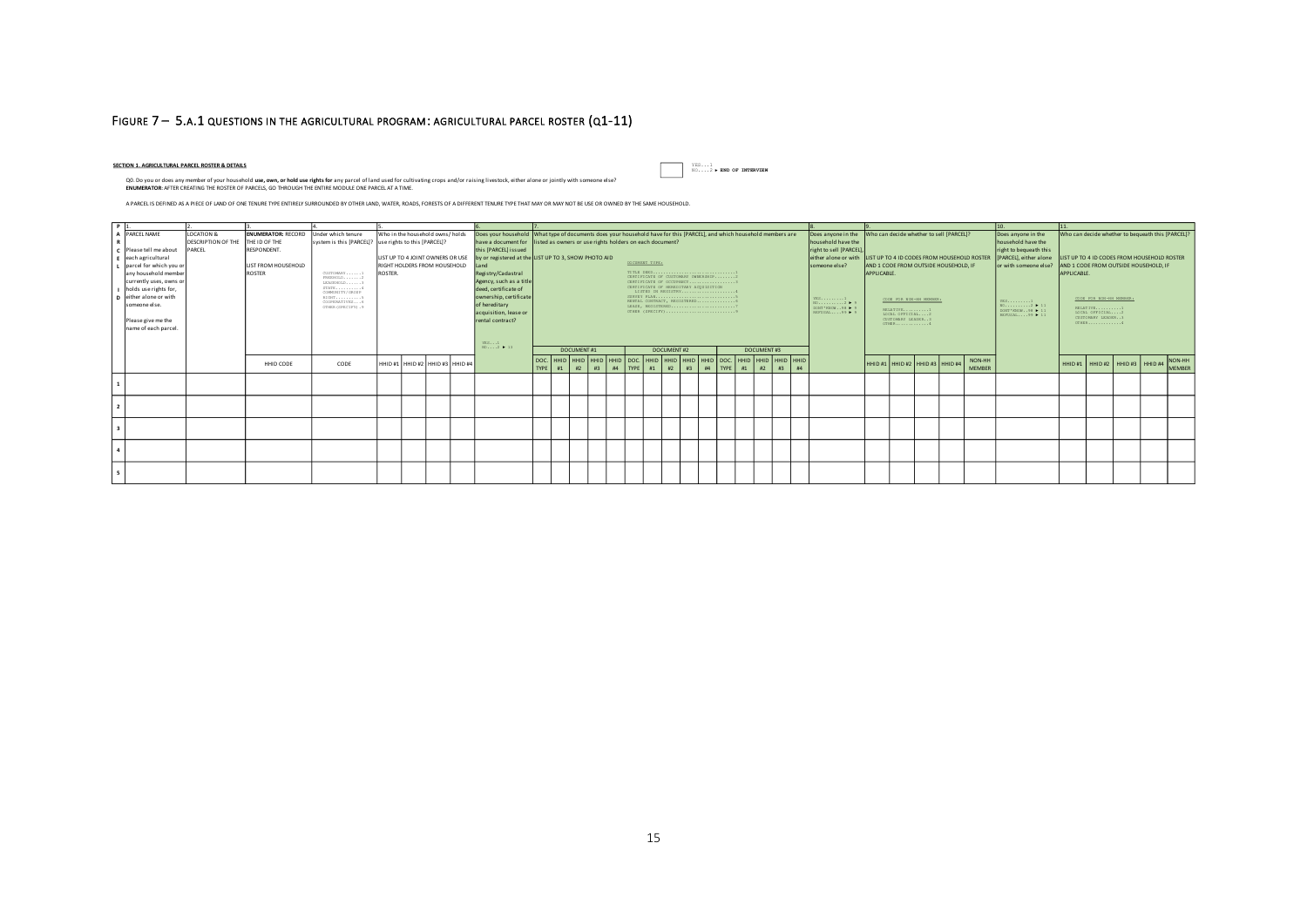### FIGURE 8 - 5.A.1 QUESTIONS IN THE AGRICULTURAL PROGRAM : AGRICULTURAL PARCEL ROSTER (Q12-23)

**SECTION 1. AGRICULTURAL PARCEL ROSTER & DETAILS (CONTINUED)**

<span id="page-15-0"></span>

| 12.             |                                                        |      | 14.                                                                                                                                                                                                                                                                                                                                                                                                                                                                                                                                 | 15.                              |                          |                          |                                     |                                 |                   |                                                          |             |                                        |                                                 |                       | 21.                                    | 22.                                                  | 23.                   |                                |                                                  |                                      |
|-----------------|--------------------------------------------------------|------|-------------------------------------------------------------------------------------------------------------------------------------------------------------------------------------------------------------------------------------------------------------------------------------------------------------------------------------------------------------------------------------------------------------------------------------------------------------------------------------------------------------------------------------|----------------------------------|--------------------------|--------------------------|-------------------------------------|---------------------------------|-------------------|----------------------------------------------------------|-------------|----------------------------------------|-------------------------------------------------|-----------------------|----------------------------------------|------------------------------------------------------|-----------------------|--------------------------------|--------------------------------------------------|--------------------------------------|
|                 | Is the area of this What is the area of this [PARCEL]? |      | How long does it take to                                                                                                                                                                                                                                                                                                                                                                                                                                                                                                            | AREA MEASURED THROUGH GPS DEVICE |                          |                          | What are the three main uses of     |                                 |                   | How many crop plots                                      | What is the | How would you                          | What type of erosion control/water Is there any |                       |                                        | What is the method of irrigating                     | What is the source of |                                |                                                  |                                      |
| [PARCEL]        |                                                        |      | reach this [PARCEL] from the                                                                                                                                                                                                                                                                                                                                                                                                                                                                                                        |                                  |                          |                          |                                     |                                 |                   | this [PARCEL]?                                           |             |                                        | are in this [PARCEL]?                           | predominant soil type |                                        | rate the extent of harvesting facilities are on this |                       | system of                      | plants/pouring water on the plants               | water on this [PARCEL]?              |
| reported on the |                                                        |      | dwelling or main farm                                                                                                                                                                                                                                                                                                                                                                                                                                                                                                               |                                  |                          |                          |                                     |                                 |                   |                                                          |             |                                        |                                                 | of this [PARCEL]?     | erosion on this                        | [PARCEL]?                                            |                       | irrigation on                  | on this [PARCEL]?                                |                                      |
| document(s)?    | ENUMERATOR: IF AREA IS                                 |      | building?                                                                                                                                                                                                                                                                                                                                                                                                                                                                                                                           |                                  |                          |                          |                                     |                                 |                   |                                                          |             |                                        | A PLOT IS DEFINED AS A                          |                       | [PARCEL]?                              |                                                      |                       | this [PARCEL]?                 |                                                  | <b>READ ANSWERS</b>                  |
|                 | REPORTED ON THE DOCUMENT,                              |      |                                                                                                                                                                                                                                                                                                                                                                                                                                                                                                                                     |                                  |                          |                          |                                     |                                 |                   | RESIDENTIAL1<br>CROP PRODUCTION2<br>GRAZING (MEADOWS AND |             |                                        | CONTINUOUS PIECE OF READ ANSWERS                |                       |                                        | <b>READ ANSWERS</b>                                  |                       |                                | <b>READ ANSWERS</b>                              |                                      |
|                 | ASK TO SEE THE DOCUMENT                                |      |                                                                                                                                                                                                                                                                                                                                                                                                                                                                                                                                     |                                  |                          |                          |                                     | PASTURES) 3                     |                   | LAND ON WHICH A                                          |             | <b>READ ANSWERS</b>                    |                                                 |                       |                                        |                                                      |                       |                                |                                                  |                                      |
|                 |                                                        |      | SPECIFIC CROP OR A<br>LIST UP TO TWO STRUCTURES. IF<br>TEMPORARILY FALLOW4<br>FARM BUILDINGS5<br>MIXTURE OF CROPS IS<br>NONE, RECORD "1" IN BOTH<br>ON DWELLING/MAIN FARM<br>AQUACULTURE6<br>ANDY1<br>BUILDING1<br>FOREST7<br><b>GROWN OR WHICH IS</b><br><b>COLUMNS</b><br>a NDY<br>$<$ 30 MINUTES2<br>BUSINESS/COMMERCIAL8<br>$CLAY$ 2<br>30 MINUTES-1 HOUR .3<br><b>FALLOW OR WAITING</b><br>UNUSED9<br>NO EROSION CONTROL1<br>$CLAY$ 3<br>$1-2$ HOURS4<br>NO<br>RENTED OUT/SHARECROPPED<br>TERRACES2<br>TO BE PLANTED.<br>DOAM4 |                                  |                          | MANUAL IRRIGATION1       | WELL1                               |                                 |                   |                                                          |             |                                        |                                                 |                       |                                        |                                                      |                       |                                |                                                  |                                      |
|                 |                                                        |      |                                                                                                                                                                                                                                                                                                                                                                                                                                                                                                                                     |                                  |                          |                          |                                     |                                 |                   |                                                          |             |                                        |                                                 |                       |                                        |                                                      |                       |                                | SPRINKLER IRRIGATION2<br>DRIP IRRIGATION3        | BOREHOLE2<br>LAKE/POND3              |
| YES1<br>NO2     | CODES FOR UNIT:                                        |      |                                                                                                                                                                                                                                                                                                                                                                                                                                                                                                                                     |                                  |                          |                          |                                     |                                 |                   |                                                          |             |                                        |                                                 |                       |                                        |                                                      |                       |                                | FLOODING/SURFACEIRRIGATION4<br>EQUIPPED WETLAND/ | RIVER/STREAM4<br>OTHER (SPECIFY) . 9 |
|                 | ACRE1<br>$HECTARE$ 2                                   |      |                                                                                                                                                                                                                                                                                                                                                                                                                                                                                                                                     |                                  |                          |                          |                                     |                                 |                   |                                                          |             |                                        |                                                 |                       | YES1                                   | INLAND VALLEY BOTTOMS5<br>EQUIPPED FLOOD6            |                       |                                |                                                  |                                      |
|                 | SQUARE METERS3                                         |      | $2-3$ HOURS5<br>>3 HOURS6                                                                                                                                                                                                                                                                                                                                                                                                                                                                                                           |                                  |                          |                          |                                     |                                 |                   |                                                          | 00T10       |                                        |                                                 | THER                  | EROSION1<br>LOW2                       | EROSION CONTROL BUNDS3                               |                       | $NO2$ > NEXT<br><b>SRCTION</b> | RECESSION CULTIVATION7                           |                                      |
|                 | OTHER (SPECIFY)9                                       |      |                                                                                                                                                                                                                                                                                                                                                                                                                                                                                                                                     |                                  | GAVE OUT FOR FREE11      |                          | NO SECOND USE12                     |                                 |                   | $(SPECTFY)$ 9                                            | MODERATE, 3 | GABIONS / SANDBAGS 4<br>VETIVER GRASS5 |                                                 |                       | SPATE IRRIGATION8<br>OTHER (SPECIFY) 9 |                                                      |                       |                                |                                                  |                                      |
|                 |                                                        |      |                                                                                                                                                                                                                                                                                                                                                                                                                                                                                                                                     |                                  |                          |                          | DON'T KNOW88<br>OTHER (SPECIFY)  99 |                                 |                   |                                                          | HIGH4       | WATER HARVEST BUNDS7                   |                                                 |                       |                                        |                                                      |                       |                                |                                                  |                                      |
|                 |                                                        |      |                                                                                                                                                                                                                                                                                                                                                                                                                                                                                                                                     |                                  |                          |                          |                                     |                                 |                   |                                                          |             |                                        | DRAINAGE DITCHES8                               |                       |                                        |                                                      |                       |                                |                                                  |                                      |
|                 |                                                        |      |                                                                                                                                                                                                                                                                                                                                                                                                                                                                                                                                     |                                  |                          |                          |                                     |                                 |                   |                                                          |             |                                        |                                                 |                       |                                        | OTHER (SPECIFY)9                                     |                       |                                |                                                  |                                      |
|                 | AREA                                                   | UNIT | CODE                                                                                                                                                                                                                                                                                                                                                                                                                                                                                                                                |                                  |                          |                          | LOCAL UNIT OF MEASUREMENT           |                                 |                   | 1ST                                                      | 2ND         | 3RD                                    | <b>NUMBER</b>                                   | CODE                  | CODE                                   | 1ST                                                  | 2ND                   |                                | CODE                                             | CODE                                 |
|                 |                                                        |      |                                                                                                                                                                                                                                                                                                                                                                                                                                                                                                                                     |                                  |                          |                          |                                     |                                 |                   |                                                          |             |                                        |                                                 |                       |                                        |                                                      |                       |                                |                                                  |                                      |
|                 |                                                        |      |                                                                                                                                                                                                                                                                                                                                                                                                                                                                                                                                     |                                  |                          |                          |                                     |                                 |                   |                                                          |             |                                        |                                                 |                       |                                        |                                                      |                       |                                |                                                  |                                      |
|                 |                                                        |      |                                                                                                                                                                                                                                                                                                                                                                                                                                                                                                                                     | $\sim$                           | $\overline{\phantom{a}}$ | $\sim$                   |                                     | $\overline{\phantom{a}}$        |                   |                                                          |             |                                        |                                                 |                       |                                        |                                                      |                       |                                |                                                  |                                      |
|                 |                                                        |      |                                                                                                                                                                                                                                                                                                                                                                                                                                                                                                                                     |                                  |                          |                          |                                     |                                 |                   |                                                          |             |                                        |                                                 |                       |                                        |                                                      |                       |                                |                                                  |                                      |
|                 |                                                        |      |                                                                                                                                                                                                                                                                                                                                                                                                                                                                                                                                     | $\overline{\phantom{a}}$         | $\overline{\phantom{a}}$ | $\overline{\phantom{a}}$ | $\overline{\phantom{a}}$            | $\hspace{0.05cm}$               | $\hspace{0.05cm}$ |                                                          |             |                                        |                                                 |                       |                                        |                                                      |                       |                                |                                                  |                                      |
|                 |                                                        |      |                                                                                                                                                                                                                                                                                                                                                                                                                                                                                                                                     |                                  |                          |                          |                                     |                                 |                   |                                                          |             |                                        |                                                 |                       |                                        |                                                      |                       |                                |                                                  |                                      |
|                 |                                                        |      |                                                                                                                                                                                                                                                                                                                                                                                                                                                                                                                                     |                                  |                          |                          |                                     |                                 |                   |                                                          |             |                                        |                                                 |                       |                                        |                                                      |                       |                                |                                                  |                                      |
|                 |                                                        |      |                                                                                                                                                                                                                                                                                                                                                                                                                                                                                                                                     | $\overline{\phantom{a}}$         | $\overline{\phantom{a}}$ | $\overline{\phantom{a}}$ |                                     | $\hspace{0.1mm}-\hspace{0.1mm}$ | $\hspace{0.05cm}$ |                                                          |             |                                        |                                                 |                       |                                        |                                                      |                       |                                |                                                  |                                      |
|                 |                                                        |      |                                                                                                                                                                                                                                                                                                                                                                                                                                                                                                                                     |                                  |                          |                          |                                     |                                 |                   |                                                          |             |                                        |                                                 |                       |                                        |                                                      |                       |                                |                                                  |                                      |
|                 |                                                        |      |                                                                                                                                                                                                                                                                                                                                                                                                                                                                                                                                     |                                  |                          |                          |                                     |                                 |                   |                                                          |             |                                        |                                                 |                       |                                        |                                                      |                       |                                |                                                  |                                      |
|                 |                                                        |      |                                                                                                                                                                                                                                                                                                                                                                                                                                                                                                                                     | $\sim$                           | $\overline{\phantom{a}}$ | $\overline{\phantom{a}}$ | $\overline{\phantom{a}}$            | $\hspace{0.05cm}$               |                   |                                                          |             |                                        |                                                 |                       |                                        |                                                      |                       |                                |                                                  |                                      |
|                 |                                                        |      |                                                                                                                                                                                                                                                                                                                                                                                                                                                                                                                                     |                                  |                          |                          |                                     |                                 |                   |                                                          |             |                                        |                                                 |                       |                                        |                                                      |                       |                                |                                                  |                                      |
|                 |                                                        |      |                                                                                                                                                                                                                                                                                                                                                                                                                                                                                                                                     | $\overline{\phantom{a}}$         | $\overline{\phantom{a}}$ | $\overline{\phantom{a}}$ | $\hspace{0.05cm}$                   | $\hspace{0.05cm}$               | $\hspace{0.05cm}$ |                                                          |             |                                        |                                                 |                       |                                        |                                                      |                       |                                |                                                  |                                      |
|                 |                                                        |      |                                                                                                                                                                                                                                                                                                                                                                                                                                                                                                                                     |                                  |                          |                          |                                     |                                 |                   |                                                          |             |                                        |                                                 |                       |                                        |                                                      |                       |                                |                                                  |                                      |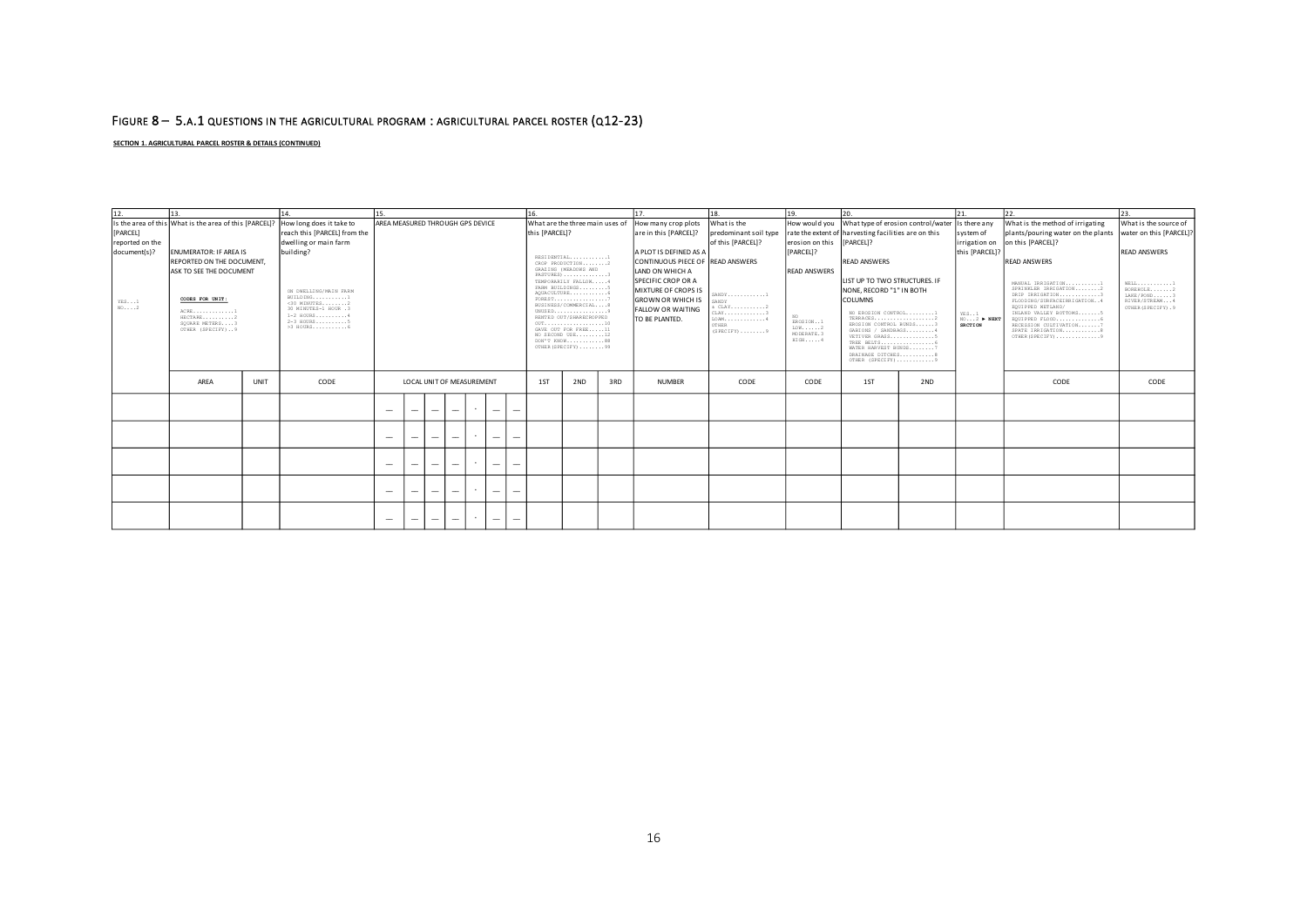In the Integrated Program, the 5.a.1 questions appear in the Land Tenure section of the ILS-HH questionnaire, together with the additional question required for calculating Indicator 1.4.2. The questions needed for 5.a.1 are shown in green i[n Figure 9](#page-17-0) and [Figure 10.](#page-18-0)

For each parcel:

- Questions 10 and 11 identify the household members whose names appear on a legally recognized document of the parcel. The questionnaire allows listing up to three documents per parcel and a maximum of four household members per document. However, parcels rarely have more than two documents. The maximum number of household members and documents may be expanded easily in the case of computer-assisted personal interviewing (CAPI) implementation.
- Questions 13 and 14 identify the household members that have the rights to sell the parcel.
- Questions 15 and 16 identify the household members that have the rights to bequeath the parcel.

The criteria defining an individual as an owner or right holder of agricultural land are the same as above. However, the analyst shall bear in mind that, in the Integrated Program, the ILS-HH lists all the parcels, including non-agricultural parcels. These parcels shall be excluded from the computation of Indicator 5.a.1.

The other questions appearing in the ILS-HH Land Tenure section respond to other objectives of the questionnaire. For instance, the revenues obtained from parcels that are rented out contribute to the calculation of agricultural households' income.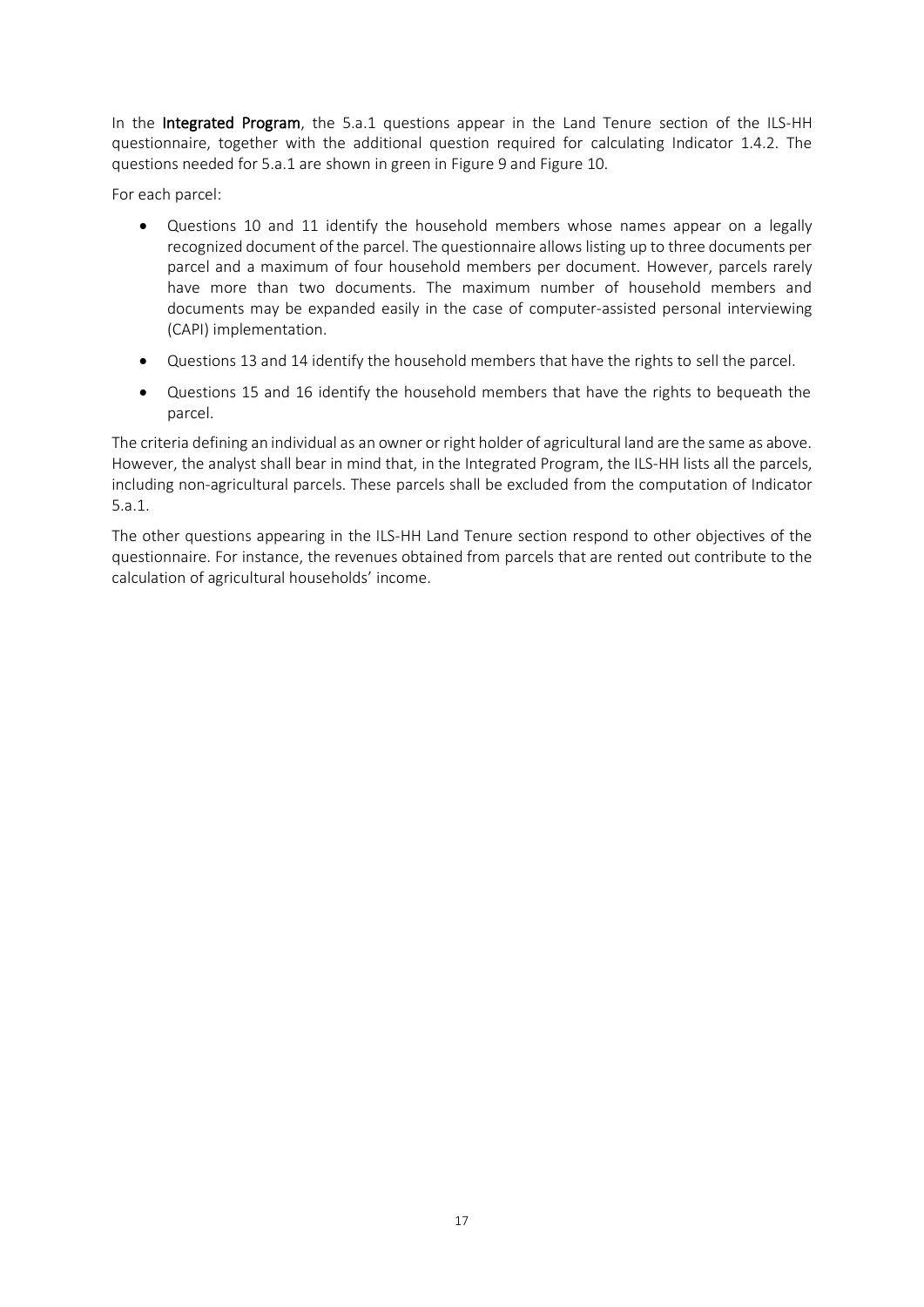### FIGURE 9 - 5.A.1 QUESTIONS IN THE INTEGRATED PROGRAM: LAND TENURE SECTION (Q1-11)

#### **SECTION 12: LAND TENURE**

<span id="page-17-0"></span>

|                         | <b>SECTION 12: LAND TENURE</b> |                              |                               |                                                                                                                                                                                                                                                                                                                                  |                                            |                |                 |                          |                                                             |                     |                            |                |      |                                                |     |                    |                   |                |                                                                                                    |    |                   |    |                                                |                              |                   |                            |  |
|-------------------------|--------------------------------|------------------------------|-------------------------------|----------------------------------------------------------------------------------------------------------------------------------------------------------------------------------------------------------------------------------------------------------------------------------------------------------------------------------|--------------------------------------------|----------------|-----------------|--------------------------|-------------------------------------------------------------|---------------------|----------------------------|----------------|------|------------------------------------------------|-----|--------------------|-------------------|----------------|----------------------------------------------------------------------------------------------------|----|-------------------|----|------------------------------------------------|------------------------------|-------------------|----------------------------|--|
|                         | business/commercial parcels)?  |                              |                               | Q0. Do you or does any member of your household use, own, or hold use rights for any parcel of land, either alone or jointly with someone else, irrespective of<br>whether the parcel is used by your or another household, and irrespective of the use of the parcel (ie., including dwelling, cultivated, pastoral, forest and |                                            |                |                 |                          | YES1<br>$NO. \ldots 2$ $\triangleright$ END<br>OF INTERVIEW |                     |                            |                |      |                                                |     |                    |                   |                |                                                                                                    |    |                   |    |                                                |                              |                   |                            |  |
|                         |                                |                              |                               | ENUMERATOR: AFTER CREATING THE ROSTER OF PARCELS. GO THROUGH THE ENTIRE MODULE ONE PARCEL AT A TIME.                                                                                                                                                                                                                             |                                            |                |                 |                          |                                                             |                     |                            |                |      |                                                |     |                    |                   |                |                                                                                                    |    |                   |    |                                                |                              |                   |                            |  |
|                         |                                |                              |                               | A PARCEL IS DEFINED AS A PIECE OF LAND OF ONE TENURE TYPE ENTIRELY SURROUNDED BY OTHER LAND, WATER, ROADS, FORESTS OR OTHER FEATURES OF A<br>DIFFERENT TENURE TYPE THAT MAY OR MAY NOT BE USED OR OWNED BY THE SAME HOUSEHOLD.                                                                                                   |                                            |                |                 |                          |                                                             |                     |                            |                |      |                                                |     |                    |                   |                |                                                                                                    |    |                   |    |                                                |                              |                   |                            |  |
|                         |                                |                              |                               |                                                                                                                                                                                                                                                                                                                                  |                                            |                |                 |                          |                                                             |                     |                            |                |      | 10.                                            | 11. |                    |                   |                |                                                                                                    |    |                   |    |                                                |                              |                   |                            |  |
|                         | PARCEL NAME                    | <b>LOCATION &amp;</b>        |                               | ENUMERATOR: RECORD How was this [PARCEL] acquired?                                                                                                                                                                                                                                                                               | How much do you pay the                    |                | How many        | How much in              | Under which tenure                                          |                     | Who in the household       |                |      | Does your                                      |     |                    |                   |                | What type of documents does your household have for this [PARCEL], and which household members are |    |                   |    |                                                |                              |                   |                            |  |
|                         |                                | DESCRIPTION OF THE ID OF THE |                               |                                                                                                                                                                                                                                                                                                                                  | owner for the use of this                  |                | nonths did this | total did you            | system is this                                              |                     | [owns/holds use rights to] |                |      | household have a                               |     |                    |                   |                | isted as owners or use rights holders on each?                                                     |    |                   |    |                                                |                              |                   |                            |  |
|                         | Please tell me                 | THE PARCEL                   | RESPONDENT.                   |                                                                                                                                                                                                                                                                                                                                  | [PARCEL]?                                  |                | payment cover?  | pay for [PARCEL          | <b>IPARCELI?</b>                                            |                     | this [PARCEL]?             |                |      | document for this                              |     |                    |                   |                |                                                                                                    |    |                   |    |                                                |                              |                   |                            |  |
|                         | about each                     |                              |                               |                                                                                                                                                                                                                                                                                                                                  |                                            |                |                 | Include both             |                                                             |                     |                            |                |      | [PARCEL] issued by UST UP TO 3, SHOW PHOTO AID |     |                    |                   | DOCUMENT TYPE: |                                                                                                    |    |                   |    |                                                |                              |                   |                            |  |
|                         | parcel for which<br>you or any |                              | LIST FROM HOUSEHOLD<br>ROSTER |                                                                                                                                                                                                                                                                                                                                  | ESTIMATE THE VALUE OF<br>IN-KIND PAYMENTS, |                |                 | cash and<br>payments in- |                                                             |                     |                            |                |      | or registered at the<br>Land                   |     |                    |                   |                |                                                                                                    |    |                   |    |                                                |                              |                   |                            |  |
|                         | household                      |                              |                               | GRANTED BY CUSTOMARY/COMMUNITY                                                                                                                                                                                                                                                                                                   | EXCLUDING CROP                             |                |                 | kind)?                   |                                                             |                     | LIST UP TO 4 JOINT OWNERS  |                |      | Registry/Cadastral                             |     |                    |                   | CERTIFICATE OF | TITLE DEED1                                                                                        |    |                   |    |                                                |                              |                   |                            |  |
|                         | member                         |                              |                               | AUTHORITIES1 ▶8<br>ALLOCATED BY GOVERNMENT2 ▶8                                                                                                                                                                                                                                                                                   | <b>OUTPUTS</b>                             |                |                 |                          | CUSTOMARY1<br>FREEHOLD2                                     |                     | OR USE RIGHT HOLDERS       |                |      | Agency, such as a                              |     |                    |                   |                | CUSTOMARY OWNERSHIP2<br>CERTIFICATE OF OCCUPANCY3                                                  |    |                   |    |                                                | IF DON'T KNOW.<br>ENTER "99" |                   |                            |  |
| P                       | currently uses,                |                              |                               | ALLOCATED BY FAMILY MEMBER3 >8<br>INHERITED BY THE DEATH OF A                                                                                                                                                                                                                                                                    |                                            |                |                 |                          | LEASEHOLD3<br>$\texttt{STATE}\dots\dots\dots\,4$            |                     | FROM HOUSEHOLD ROSTER.     |                |      | title deed,                                    |     |                    |                   | CERTIFICATE OF | HEREDITARY ACOUISITION                                                                             |    |                   |    |                                                |                              |                   |                            |  |
| A                       | owns or holds                  |                              |                               | FAMILY MEMBER4 ▶8                                                                                                                                                                                                                                                                                                                |                                            |                |                 |                          | COMMUNITY/GROUP<br>$RICHT$ 5                                |                     |                            |                |      | certificate of                                 |     |                    |                   |                | LISTED IN REGISTRY 4<br>SURVEY PLAN. 5                                                             |    |                   |    |                                                |                              |                   |                            |  |
| $\,$ R                  | use rights,                    |                              |                               | PURCHASED5 ▶7<br>RENTED IN, SHORT-TERM                                                                                                                                                                                                                                                                                           |                                            |                |                 |                          | COOPERATIVES6<br>OTHER (SPECIFY) . 7                        |                     |                            |                |      | ownership,                                     |     |                    |                   |                | RENTAL CONTRACT,                                                                                   |    |                   |    |                                                |                              |                   |                            |  |
| $\mathbf c$             | either alone or                |                              |                               | RENTED IN, LONG-TERM?                                                                                                                                                                                                                                                                                                            |                                            |                |                 |                          |                                                             |                     |                            |                |      | certificate of                                 |     |                    |                   |                | ${\tt REGISTERED} \dots \dots \dots \dots \dots 6$<br>LEASE, REGISTERED7                           |    |                   |    |                                                |                              |                   |                            |  |
| E                       | with someone                   |                              |                               | SHARECROPPED IN8 D8<br>BORROWED FOR FREE 9 ▶8                                                                                                                                                                                                                                                                                    |                                            |                |                 |                          |                                                             |                     |                            |                |      | hereditary                                     |     |                    |                   |                | OTHER (SPECIFY)8                                                                                   |    |                   |    |                                                |                              |                   |                            |  |
|                         | else.<br>Please describe       |                              |                               | BRIDE PRICE10 DB<br>GIFT FROM NON-HOUSEHOLD                                                                                                                                                                                                                                                                                      |                                            |                |                 |                          |                                                             |                     |                            |                |      | acquisition, lease<br>or rental contract?      |     |                    |                   |                |                                                                                                    |    |                   |    |                                                |                              |                   |                            |  |
|                         | or give me the                 |                              |                               | MEMBER11 P8                                                                                                                                                                                                                                                                                                                      |                                            |                |                 |                          |                                                             |                     |                            |                |      |                                                |     |                    |                   |                |                                                                                                    |    |                   |    |                                                |                              |                   |                            |  |
|                         | name of each                   |                              |                               | MOVED IN WITHOUT PERMISSION.12 17<br>OTHER (SPECIFY) 13 ▶8                                                                                                                                                                                                                                                                       |                                            |                |                 |                          |                                                             |                     |                            |                |      |                                                |     |                    |                   |                |                                                                                                    |    |                   |    |                                                |                              |                   |                            |  |
| D                       | parcel, starting               |                              |                               |                                                                                                                                                                                                                                                                                                                                  |                                            |                |                 |                          |                                                             |                     |                            |                |      | YES1<br>$NO2$ $\blacktriangleright$ 12         |     |                    | <b>DOCUMENT#1</b> |                |                                                                                                    |    | <b>DOCUMENT#2</b> |    |                                                |                              | <b>DOCUMENT#3</b> |                            |  |
|                         | with the parcel                |                              |                               |                                                                                                                                                                                                                                                                                                                                  | CASH                                       | <b>IN-KIND</b> |                 |                          |                                                             |                     |                            |                |      |                                                |     | DOC.   HHID   HHID |                   | HHID   HHID    |                                                                                                    |    |                   |    | DOC.   HHID   HHID   HHID   HHID   DOC.   HHID |                              | <b>HHID</b>       | HHID HHID                  |  |
|                         | you reside on, i               |                              | PID                           | CODE                                                                                                                                                                                                                                                                                                                             |                                            |                | <b>NUMBER</b>   | Š.                       | CODE                                                        |                     |                            | HHID HHID      | HHID |                                                |     | TYPE CODE<br>#1    | <b>CODE</b><br>#2 | #3             | CODE CODE TYPE CODE<br>#4                                                                          | #1 | #2                | #3 | CODE CODE CODE TYPE CODE<br>#4                 | #1                           | #2                | CODE CODE CODE<br>#4<br>#3 |  |
|                         | applicable.                    |                              |                               |                                                                                                                                                                                                                                                                                                                                  | s.                                         | - S            |                 |                          |                                                             | <b>HHID</b><br>CODE |                            | CODE CODE CODE |      |                                                |     |                    |                   |                |                                                                                                    |    |                   |    |                                                |                              |                   |                            |  |
|                         |                                |                              |                               |                                                                                                                                                                                                                                                                                                                                  |                                            |                |                 |                          |                                                             | #1                  | #2                         | #3             | #4   |                                                |     |                    |                   |                |                                                                                                    |    |                   |    |                                                |                              |                   |                            |  |
|                         |                                |                              |                               |                                                                                                                                                                                                                                                                                                                                  |                                            |                |                 |                          |                                                             |                     |                            |                |      |                                                |     |                    |                   |                |                                                                                                    |    |                   |    |                                                |                              |                   |                            |  |
|                         |                                |                              |                               |                                                                                                                                                                                                                                                                                                                                  |                                            |                |                 |                          |                                                             |                     |                            |                |      |                                                |     |                    |                   |                |                                                                                                    |    |                   |    |                                                |                              |                   |                            |  |
|                         |                                |                              |                               |                                                                                                                                                                                                                                                                                                                                  |                                            |                |                 |                          |                                                             |                     |                            |                |      |                                                |     |                    |                   |                |                                                                                                    |    |                   |    |                                                |                              |                   |                            |  |
| $\overline{2}$          |                                |                              |                               |                                                                                                                                                                                                                                                                                                                                  |                                            |                |                 |                          |                                                             |                     |                            |                |      |                                                |     |                    |                   |                |                                                                                                    |    |                   |    |                                                |                              |                   |                            |  |
| $\overline{\mathbf{3}}$ |                                |                              |                               |                                                                                                                                                                                                                                                                                                                                  |                                            |                |                 |                          |                                                             |                     |                            |                |      |                                                |     |                    |                   |                |                                                                                                    |    |                   |    |                                                |                              |                   |                            |  |
|                         |                                |                              |                               |                                                                                                                                                                                                                                                                                                                                  |                                            |                |                 |                          |                                                             |                     |                            |                |      |                                                |     |                    |                   |                |                                                                                                    |    |                   |    |                                                |                              |                   |                            |  |
| $\overline{a}$          |                                |                              |                               |                                                                                                                                                                                                                                                                                                                                  |                                            |                |                 |                          |                                                             |                     |                            |                |      |                                                |     |                    |                   |                |                                                                                                    |    |                   |    |                                                |                              |                   |                            |  |
| 5                       |                                |                              |                               |                                                                                                                                                                                                                                                                                                                                  |                                            |                |                 |                          |                                                             |                     |                            |                |      |                                                |     |                    |                   |                |                                                                                                    |    |                   |    |                                                |                              |                   |                            |  |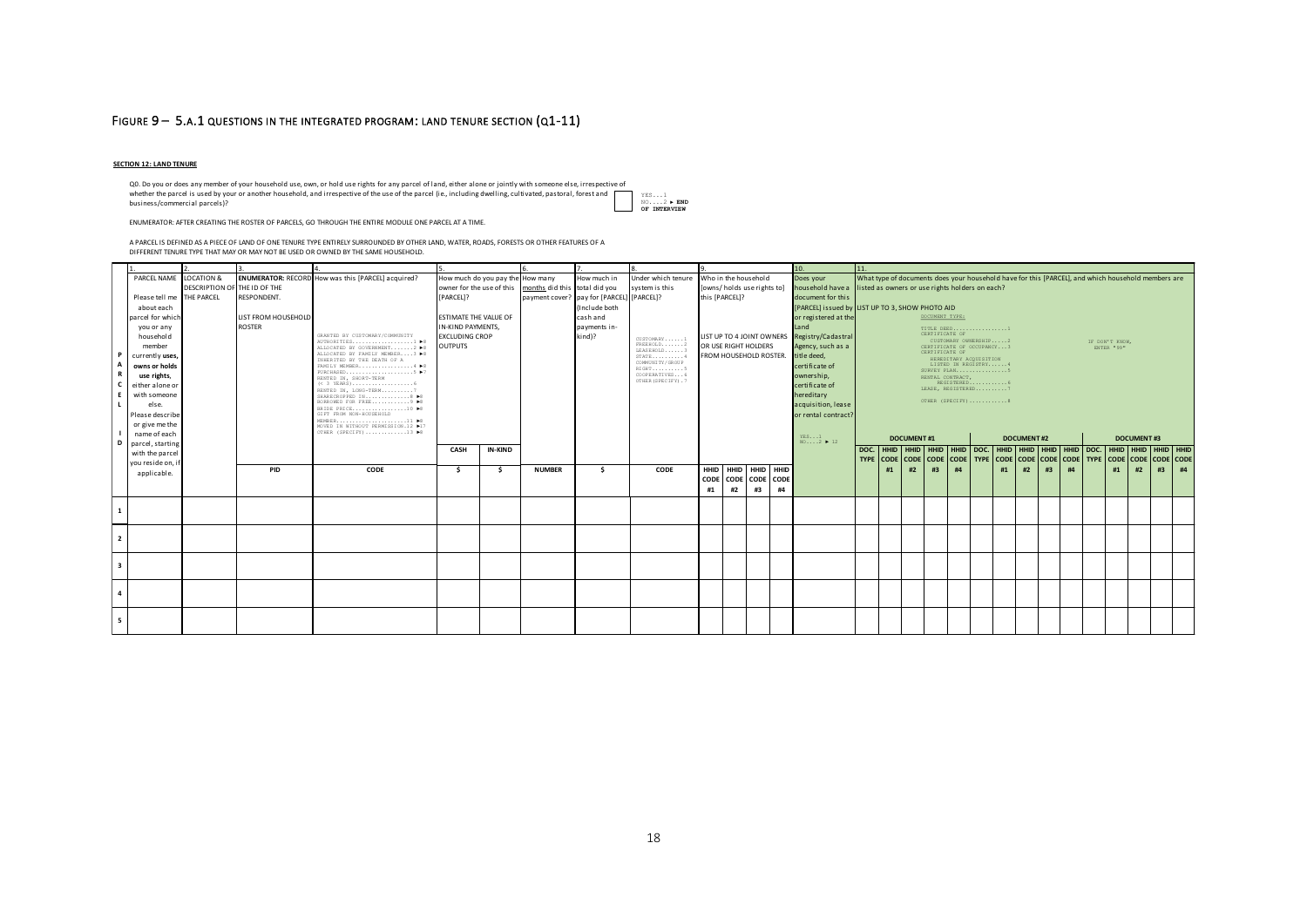# FIGURE  $10 - 5.$ A.1 QUESTIONS IN THE INTEGRATED PROGRAM: LAND TENURE SECTION (Q12-23)

**SECTION 12: LAND TENURE (CONTINUED)**

<span id="page-18-0"></span>

|                                 |                                                                                                                               | 14                                                                      |                                    |                                 |                                          |              | 15.                                        | 16.                                          |    |                                                                      |                             |                                                                                                | 17.                                                            |    |                                        |               |                     |    |                     |                          |                        | 19.                                 |                                    |                         | 20 <sub>1</sub>           |                       |                                    |                                  | 21A              | 21B.                                 | 22.                   |                |         |
|---------------------------------|-------------------------------------------------------------------------------------------------------------------------------|-------------------------------------------------------------------------|------------------------------------|---------------------------------|------------------------------------------|--------------|--------------------------------------------|----------------------------------------------|----|----------------------------------------------------------------------|-----------------------------|------------------------------------------------------------------------------------------------|----------------------------------------------------------------|----|----------------------------------------|---------------|---------------------|----|---------------------|--------------------------|------------------------|-------------------------------------|------------------------------------|-------------------------|---------------------------|-----------------------|------------------------------------|----------------------------------|------------------|--------------------------------------|-----------------------|----------------|---------|
|                                 |                                                                                                                               | <b>ENUMERATOR: IS Does anyone in the Who can decide whether to sell</b> |                                    |                                 |                                          |              |                                            | Does anyone in the Who can decide whether to |    |                                                                      |                             | On a scale from 1 to 5, where 1 is not at all likely and 5 is extremely likely. Is the area of |                                                                |    |                                        |               |                     |    |                     | What is the area of this |                        |                                     | <b>ENUMERATOR:</b>                 | What are the three main |                           | <b>ENUMERATOR: i</b>  | <b>ENUMERATOR:</b> is this         | How much do you receive How many |                  |                                      |                       |                |         |
|                                 | THIS PLOT RENTED household have the [PARCEL]?                                                                                 |                                                                         |                                    |                                 |                                          |              | household have the bequeath this [PARCEL]? |                                              |    | how likely is [NAME of owner/use right holder] to involuntarily lose |                             |                                                                                                |                                                                |    |                                        | this [PARCEL] | [PARCEL]?           |    |                     | <b>REPORT THE</b>        | uses of this [PARCEL]? |                                     |                                    | this parcel             | parcel entirely or        | from renting          |                                    | months did                       |                  |                                      |                       |                |         |
| IN (SHORT TERM), right to sell  |                                                                                                                               |                                                                         |                                    |                                 | right to bequeath                        |              |                                            |                                              |    | ownership or use rights to this [PARCEL] in the next 5 years?        |                             |                                                                                                |                                                                |    | reported on                            |               |                     |    |                     | SOURCE OF                |                        |                                     |                                    | entirely or             | partially rented out or   | out/sharecropping out |                                    | this                             |                  |                                      |                       |                |         |
| SHARE CROPPED, [PARCEL], either |                                                                                                                               |                                                                         |                                    |                                 |                                          |              | this [PARCEL], either                      |                                              |    |                                                                      |                             |                                                                                                |                                                                |    |                                        |               |                     |    |                     | the                      |                        |                                     |                                    |                         | <b>INFORMATION</b>        |                       |                                    |                                  |                  | partially used for sharecropped out? | this [PARCEL]?        |                | payment |
| OR BORROWED                     | alone or with                                                                                                                 |                                                                         | LIST UP TO 4 ID CODES FROM         |                                 |                                          |              | alone or with                              |                                              |    | LIST UP TO 4 ID CODES FROM                                           |                             |                                                                                                | REFER TO ID CODES IN Q9. IF "MOVED IN WITHOUT PERMISSION", ASK |    |                                        |               |                     |    |                     |                          |                        | document(s)? ENUMERATOR: IF AREA IS |                                    |                         |                           |                       |                                    |                                  | crop production? |                                      |                       |                | cover?  |
| FOR FREE                        | someone else?                                                                                                                 |                                                                         | <b>HOUSEHOLD ROSTER AND 1 CODE</b> |                                 |                                          |              | someone else?                              |                                              |    |                                                                      | HOUSEHOLD ROSTER AND 1 CODE |                                                                                                | ABOUT THE PRINCIPLE COUPLE OF THE HOUSEHOLD.                   |    |                                        |               |                     |    |                     |                          |                        | REPORTED ON THE                     |                                    |                         |                           |                       |                                    |                                  |                  |                                      | ESTIMATE THE VALUE OF |                |         |
| ACCORDING TO                    |                                                                                                                               |                                                                         | FROM OUTSIDE HOUSEHOLD, IF         |                                 |                                          |              |                                            |                                              |    |                                                                      | FROM OUTSIDE HOUSEHOLD, IF  |                                                                                                |                                                                |    |                                        |               |                     |    |                     |                          |                        | DOCUMENT, ASK TO SEE THE            |                                    |                         |                           |                       |                                    |                                  |                  |                                      | IN-KIND RECEIPTS.     |                |         |
| QUESTION 4                      |                                                                                                                               |                                                                         | APPLICABLE.                        |                                 |                                          |              |                                            | APPLICABLE.                                  |    |                                                                      |                             |                                                                                                |                                                                |    |                                        |               |                     |    |                     |                          |                        | <b>DOCUMENT</b>                     |                                    |                         |                           | CROP PRODUCTION2      | RESIDENTIAL1                       |                                  |                  |                                      | <b>INCLUDING CROP</b> |                |         |
| (THAT IS, DOES Q4               |                                                                                                                               |                                                                         |                                    |                                 |                                          |              |                                            |                                              |    |                                                                      |                             |                                                                                                |                                                                |    |                                        |               |                     |    |                     |                          |                        |                                     |                                    |                         |                           |                       | GRAZING (MEADOWS AND               |                                  |                  |                                      | <b>OUTPUTS</b>        |                |         |
| EQUAL 6, 8, OR                  |                                                                                                                               |                                                                         |                                    |                                 |                                          |              |                                            |                                              |    |                                                                      |                             |                                                                                                |                                                                |    | NOT AT ALL LIKELY1<br>SLIGHTLY LIKELY2 |               |                     |    |                     |                          |                        |                                     |                                    |                         |                           |                       | PASTURES) 3<br>FEMPORARILY FALLOW4 |                                  |                  |                                      |                       |                |         |
| 91?                             |                                                                                                                               |                                                                         |                                    |                                 |                                          |              |                                            |                                              |    |                                                                      |                             |                                                                                                |                                                                |    | MODERATELY LIKELY3                     |               |                     |    |                     |                          |                        |                                     | CODES FOR UNIT:                    |                         | RESPONDENT                |                       | FARM BUILDINGS5                    |                                  |                  |                                      |                       |                |         |
|                                 |                                                                                                                               |                                                                         |                                    |                                 |                                          |              |                                            |                                              |    |                                                                      |                             |                                                                                                |                                                                |    | VERY LIKELY4<br>EXTREMELY LIKELY5      |               |                     |    |                     |                          |                        |                                     | ACRE1                              |                         | DECLARATION1<br>DOCUMENT2 | FOREST7               | AQUACULTURE6                       |                                  | YES1<br>$NO$ 2   | YES1<br>NO2 > NEXT PARCEL            |                       |                |         |
|                                 |                                                                                                                               |                                                                         | CODE FOR NON-HH MEMBER:            |                                 |                                          |              |                                            |                                              |    | CODE FOR NON-HH MEMBER:                                              |                             |                                                                                                |                                                                |    |                                        |               |                     |    |                     |                          |                        |                                     | HECTARE2                           |                         |                           |                       | BUSINESS/COMMERCIAL8               |                                  |                  |                                      |                       |                |         |
|                                 | YES1                                                                                                                          |                                                                         |                                    |                                 |                                          |              | YES. 1                                     |                                              |    | RELATIVE1                                                            |                             |                                                                                                |                                                                |    |                                        |               |                     |    |                     |                          |                        |                                     | SQUARE METERS3<br>OTHER (SPECIFY)4 |                         |                           |                       | UNUSED9<br>RENTED OUT/SHARECROPPED |                                  |                  |                                      |                       |                |         |
|                                 | RELATIVE1<br>$NO$ 2 $\blacktriangleright$ 1<br>LOCAL OFFICIAL2<br>DONT' KNOW98<br>DONT' KNOW 98   17<br>CUSTOMARY LEADER. . 3 |                                                                         |                                    | $NO$ 2 $\blacktriangleright$ 17 | LOCAL OFFICIAL2<br>CUSTOMARY LEADER. . 3 |              |                                            |                                              |    |                                                                      |                             |                                                                                                |                                                                |    |                                        |               |                     |    |                     |                          |                        |                                     | GAVE OUT FOR FREE11                |                         |                           |                       |                                    |                                  |                  |                                      |                       |                |         |
|                                 | REFUSAL99 > 17<br>REFUSAL99 > 1<br>OTHER4<br>OTHER4                                                                           |                                                                         |                                    |                                 |                                          |              |                                            |                                              |    |                                                                      |                             |                                                                                                |                                                                |    |                                        |               |                     |    | NO SECOND USE12     |                          |                        |                                     |                                    |                         |                           |                       |                                    |                                  |                  |                                      |                       |                |         |
| YES1 ▶17                        |                                                                                                                               |                                                                         |                                    |                                 |                                          |              |                                            |                                              |    |                                                                      |                             |                                                                                                | <b>INDIVIDUAL 1</b>                                            |    | <b>INDIVIDUAL 2</b>                    |               | <b>INDIVIDUAL 3</b> |    | <b>INDIVIDUAL 4</b> |                          |                        |                                     |                                    |                         |                           |                       | DON'T KNOW88<br>OTHER (SPECIFY) 99 |                                  |                  |                                      |                       |                |         |
| NO2                             |                                                                                                                               |                                                                         | HHID   HHID   HHID   HHID   NON-   |                                 |                                          |              |                                            |                                              |    |                                                                      | HHID HHID HHID HHID NON-    |                                                                                                | <b>ID</b> RESPONS                                              | ID | <b>RESPONS</b>                         | ID            | <b>RESPONS</b>      | ID | <b>RESPONS</b>      |                          |                        |                                     |                                    |                         |                           |                       |                                    |                                  |                  |                                      | CASH                  | <b>IN-KIND</b> |         |
|                                 |                                                                                                                               | CODE                                                                    | $ $ CODE $ $ CODE $ $ CODE         |                                 |                                          | HH           |                                            |                                              |    | CODE CODE CODE CODE                                                  |                             | HH                                                                                             |                                                                |    |                                        |               |                     |    |                     |                          |                        |                                     |                                    |                         |                           |                       |                                    |                                  |                  |                                      |                       |                |         |
|                                 |                                                                                                                               | #1                                                                      | #2                                 | #3                              | #4                                       | <b>MEMBI</b> |                                            | #1                                           | #2 | #3                                                                   | #4                          | <b>MEMBE</b>                                                                                   |                                                                |    |                                        |               |                     |    |                     |                          | YES1                   |                                     |                                    |                         |                           | 1st                   | 2nd                                | 3rd                              |                  |                                      |                       |                |         |
|                                 |                                                                                                                               |                                                                         |                                    |                                 |                                          |              |                                            |                                              |    |                                                                      |                             |                                                                                                |                                                                |    |                                        |               |                     |    |                     |                          | NO2                    | <b>AREA</b>                         |                                    | UNIT                    |                           |                       |                                    |                                  |                  |                                      |                       |                |         |
|                                 |                                                                                                                               |                                                                         |                                    |                                 |                                          |              |                                            |                                              |    |                                                                      |                             |                                                                                                |                                                                |    |                                        |               |                     |    |                     |                          |                        |                                     |                                    |                         |                           |                       |                                    |                                  |                  |                                      |                       |                |         |
|                                 |                                                                                                                               |                                                                         |                                    |                                 |                                          |              |                                            |                                              |    |                                                                      |                             |                                                                                                |                                                                |    |                                        |               |                     |    |                     |                          |                        |                                     |                                    |                         |                           |                       |                                    |                                  |                  |                                      |                       |                |         |
|                                 |                                                                                                                               |                                                                         |                                    |                                 |                                          |              |                                            |                                              |    |                                                                      |                             |                                                                                                |                                                                |    |                                        |               |                     |    |                     |                          |                        |                                     |                                    |                         |                           |                       |                                    |                                  |                  |                                      |                       |                |         |
|                                 |                                                                                                                               |                                                                         |                                    |                                 |                                          |              |                                            |                                              |    |                                                                      |                             |                                                                                                |                                                                |    |                                        |               |                     |    |                     |                          |                        |                                     | . .                                |                         |                           |                       |                                    |                                  |                  |                                      |                       |                |         |
|                                 |                                                                                                                               |                                                                         |                                    |                                 |                                          |              |                                            |                                              |    |                                                                      |                             |                                                                                                |                                                                |    |                                        |               |                     |    |                     |                          |                        |                                     |                                    |                         |                           |                       |                                    |                                  |                  |                                      |                       |                |         |
|                                 |                                                                                                                               |                                                                         |                                    |                                 |                                          |              |                                            |                                              |    |                                                                      |                             |                                                                                                |                                                                |    |                                        |               |                     |    |                     |                          |                        |                                     |                                    |                         |                           |                       |                                    |                                  |                  |                                      |                       |                |         |
|                                 |                                                                                                                               |                                                                         |                                    |                                 |                                          |              |                                            |                                              |    |                                                                      |                             |                                                                                                |                                                                |    |                                        |               |                     |    |                     |                          |                        |                                     |                                    |                         |                           |                       |                                    |                                  |                  |                                      |                       |                |         |
|                                 |                                                                                                                               |                                                                         |                                    |                                 |                                          |              |                                            |                                              |    |                                                                      |                             |                                                                                                |                                                                |    |                                        |               |                     |    |                     |                          |                        |                                     |                                    |                         |                           |                       |                                    |                                  |                  |                                      |                       |                |         |
|                                 |                                                                                                                               |                                                                         |                                    |                                 |                                          |              |                                            |                                              |    |                                                                      |                             |                                                                                                |                                                                |    |                                        |               |                     |    |                     |                          |                        |                                     |                                    |                         |                           |                       |                                    |                                  |                  |                                      |                       |                |         |
|                                 |                                                                                                                               |                                                                         |                                    |                                 |                                          |              |                                            |                                              |    |                                                                      |                             |                                                                                                |                                                                |    |                                        |               |                     |    |                     |                          |                        |                                     |                                    |                         |                           |                       |                                    |                                  |                  |                                      |                       |                |         |
|                                 |                                                                                                                               |                                                                         |                                    |                                 |                                          |              |                                            |                                              |    |                                                                      |                             |                                                                                                |                                                                |    |                                        |               |                     |    |                     |                          |                        |                                     |                                    |                         |                           |                       |                                    |                                  |                  |                                      |                       |                |         |
|                                 |                                                                                                                               |                                                                         |                                    |                                 |                                          |              |                                            |                                              |    |                                                                      |                             |                                                                                                |                                                                |    |                                        |               |                     |    |                     |                          |                        |                                     |                                    |                         |                           |                       |                                    |                                  |                  |                                      |                       |                |         |
|                                 |                                                                                                                               |                                                                         |                                    |                                 |                                          |              |                                            |                                              |    |                                                                      |                             |                                                                                                |                                                                |    |                                        |               |                     |    |                     |                          |                        |                                     | . .                                |                         |                           |                       |                                    |                                  |                  |                                      |                       |                |         |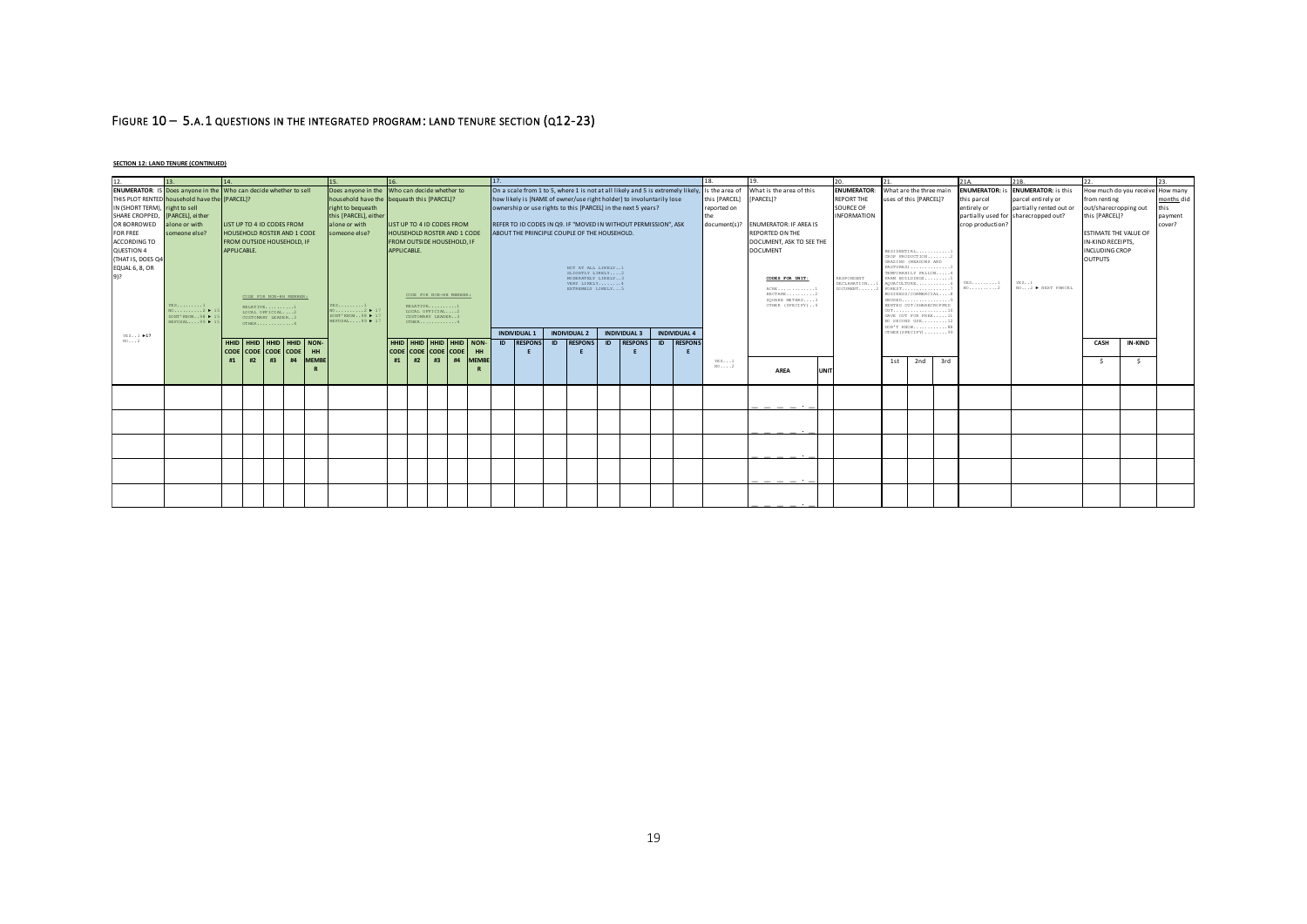# <span id="page-19-0"></span>4. Parcel-level approach: calculation procedure

When the questions relating to SDG Indicator 5.a.1 are collected at the parcel level, the calculation of the indicator requires working with:

- 1. the PARCEL dataset, which reveals the ID of the household members with a legal document in their name or with alienation rights (e.g., to sell or bequeath), and
- 2. the MEMBER dataset, which contains the sex and age of all household members.

In addition, the holding/household-level dataset is needed for the identification of agricultural holdings/households.

Below is a summary of the steps required for the calculating the indicator.

# In the holding/household dataset:

- 1. Identify the holdings/households engaged in agriculture, i.e., those that are:
- cultivating crops for their own account, regardless of the destination of the production, and/or
- raising livestock for their own account, regardless of the destination of the production.

The following computational steps will be conducted only on the holdings/households that meet at least one of the criteria above, because Indicator 5.a.1 refers to agricultural population.

# In the PARCEL dataset:

- 2. For each individual, count the parcels where the individual appears as owner or right holder on the legal document.
	- The count shall be repeated as many times as the number of names allowed in the questionnaire.
	- The count shall be repeated as many times as the number of documents allowed in the questionnaire<sup>10</sup>.
- 3. For each individual, count the parcels that the individual can sell.
	- The count shall be repeated as many times as the number of names allowed in the questionnaire.
- 4. For each individual, count the parcels that the individual can bequeath.
	- The count shall be repeated as many times as the number of names allowed in the questionnaire.

Each count above is stored in a separate 'working' file. The number of files generated may vary between three and 18. Three will be generated if the questionnaire allows recording of only one document per parcel, one name per document, one person with the right to sell and one person with the right to bequeath.

[Figure 11](#page-21-1) shows the type of count described above. In this example, the individual with ID 4 has been mentioned as the 'first person' with the right to bequeath on all three parcels of the household (H00006211D). In two parcels, ID4 shares this right with ID1, who appears as the 'second person' with the right to bequeath.

<sup>&</sup>lt;sup>10</sup> If, for example, the questionnaire allows reporting up to three documents and up to four household members, the count will be done 12 times.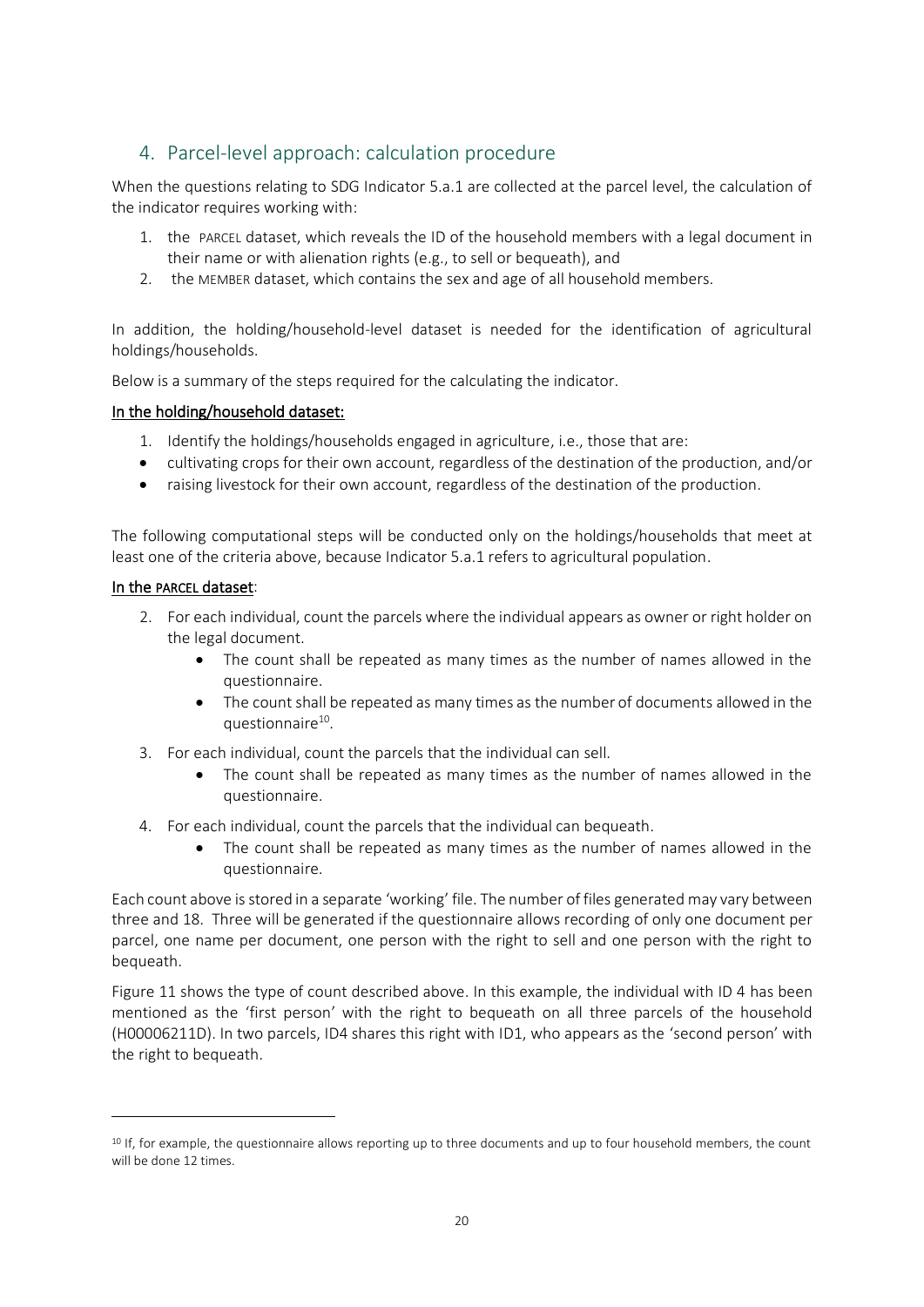When the statistical software counts the number of parcels that each household member can bequeath 'as first person', it generates a new file where each household member appears with the number of parcels that they can bequeath 'as first person'. The same happens when the software counts the number of parcels that each household member can bequeath 'as second person', and so on.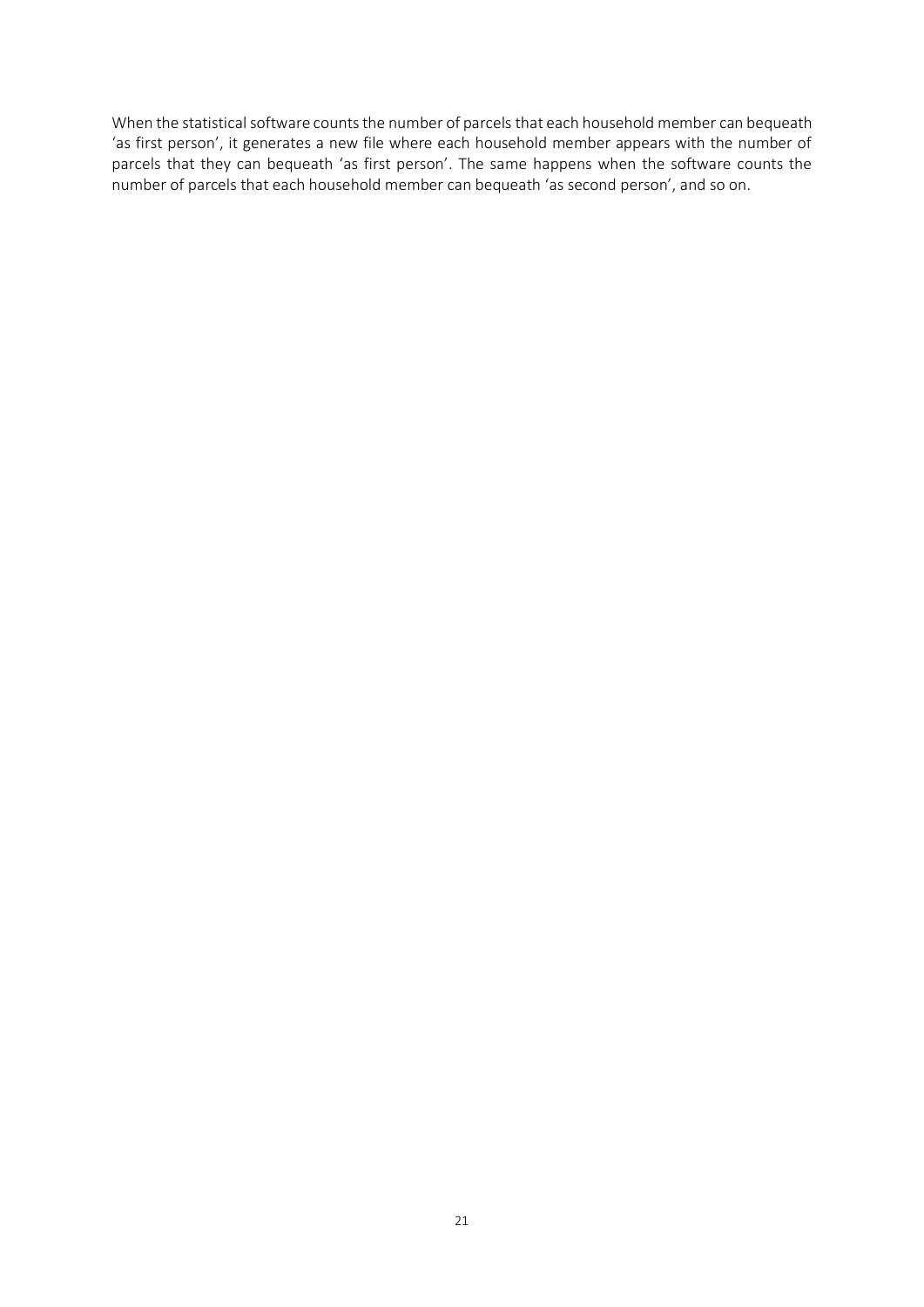| H00003100D |                         |                |            |                            |   |   | household id PARCELS id canSell ID1 canSell ID2 canSell ID3 canBequeat~1 canBequeat~2 canBequeat~3 |
|------------|-------------------------|----------------|------------|----------------------------|---|---|----------------------------------------------------------------------------------------------------|
|            | 1                       | ı              | $\sim$     | ٠                          |   | ٠ |                                                                                                    |
| H00006211D | ı                       | ٠.             | ٠          | ٠                          |   |   |                                                                                                    |
| H00006211D | $\overline{a}$          | $\sim$         |            | ٠                          | 4 | 1 |                                                                                                    |
| H00006211D | 3                       | $\bullet$      | $\sim$     |                            | 4 | ı |                                                                                                    |
| H00013579D | 1                       | ٠              | ×.         | ٠                          |   | ٠ |                                                                                                    |
| H00013579D | $\overline{\mathbf{2}}$ | ٠              | ×.         |                            |   | ٠ | ٠                                                                                                  |
|            |                         |                |            |                            |   |   |                                                                                                    |
|            |                         |                |            | PID                        |   |   |                                                                                                    |
|            |                         | 1              |            |                            |   |   |                                                                                                    |
|            |                         | $\overline{a}$ | H00006211D | 4                          |   |   |                                                                                                    |
|            |                         | $\overline{3}$ | H00025441D |                            |   |   |                                                                                                    |
|            |                         |                |            | household id<br>H00003100D |   |   | N memberl ~h                                                                                       |

### <span id="page-21-1"></span>FIGURE 11 – 5.A.1 COMPUTATION: FROM PARCEL LEVEL DATA TO INDIVIDUAL LEVEL DATA

# In the MEMBER dataset:

- 5. The information stored in the working files is imported into the MEMBER dataset.
- 6. Since Indicator 5.a.1 does not aim to report the number of parcels the individuals have rights over, the analyst shall simply combine the imported information in three dichotomous variables:
	- nameOnDocument. Equal to 1 if the individual's name appears at least once on a legally recognized document. Otherwise equal to 0.
	- canSell. Equal to 1 if the individual can sell at least one parcel. Otherwise equal to 0.
	- canBequeath. Equal to 1 if the individual can bequeath at least one parcel. Otherwise equal to 0.

While these intermediate variables are not necessary to monitoring Indicator 5.a.1, they allow interesting analysis on the types of rights and how they overlap.

- 7. As a final step, summarize the three variables above into a dichotomous variable ('rights')which is equal to 1 if an individual enjoys at least one of the three rights, regardless of the number of parcels they have rights over.
- 8. Calculate Indicator 5.a.1 part a: report the frequency distribution of the variable rights, by sex.
- 9. Calculate Indicator 5.a.1 part b: report the share of women among the individuals having at least one right. This part requires that the share of women among rights holders is disaggregated by type of tenure. To do so, it is sufficient to repeat steps 2-10 for each tenure type (see Annex III).

# <span id="page-21-0"></span>5. Additional analysis

As mentioned above, parcel-level data allows a more in-depth investigation of women's land tenure rights. This section proposes additional analysis that can be undertaken to better understand the dynamics of gender-based land tenure disparities.

• Additional analysis may disclose the extent to which the rights overlap, for example, how often individuals whose names appear on the legally recognized documents can also pass the land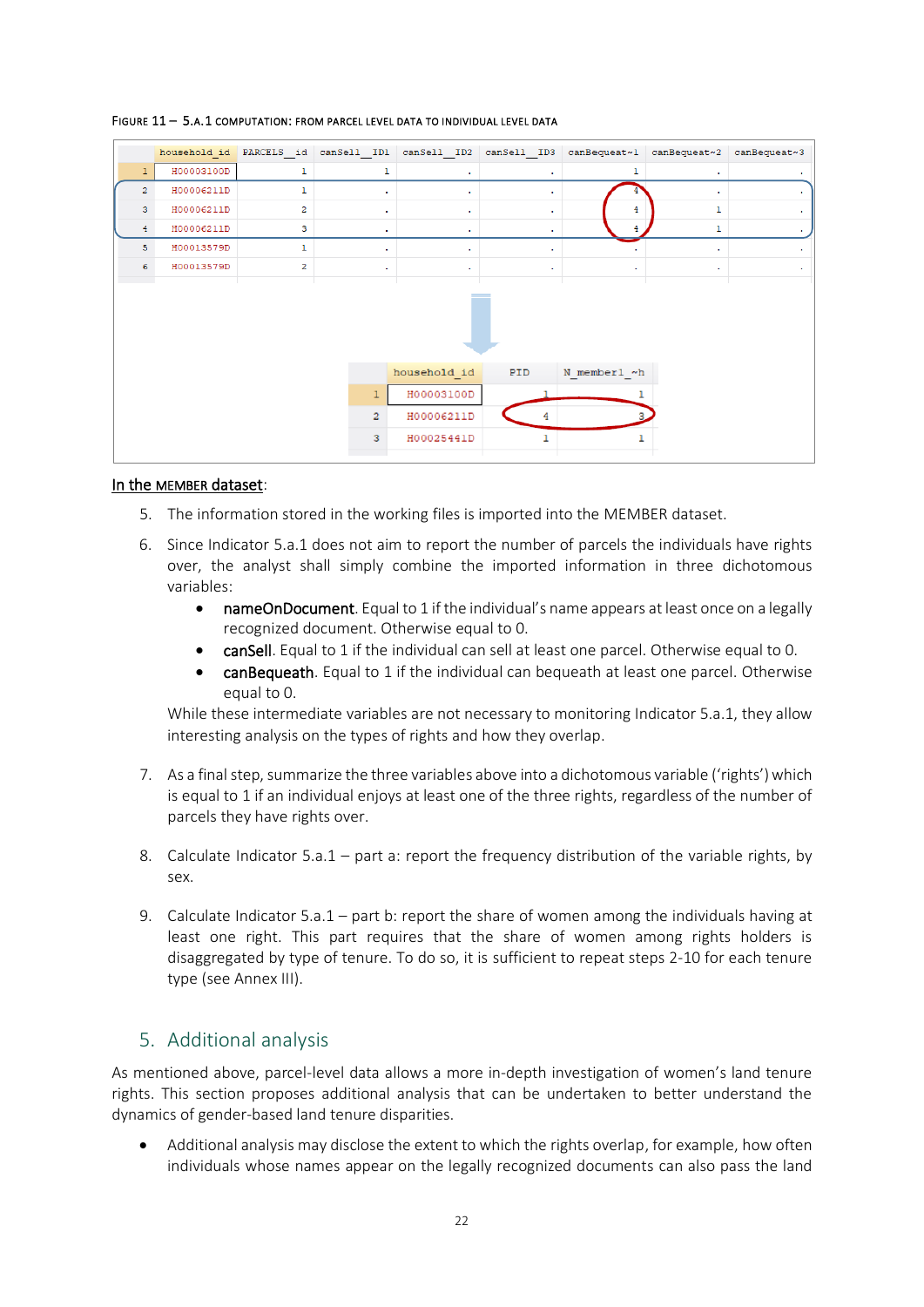on. Such analysis should be conducted at the parcel level and may also take into account differences between men and women, i.e., how often rights overlap in women compared to men.

- Related to the point above, analysts may report gender-based disparities over each single right (ie., name on document; right to sell; right to bequeath). This type of study helps understand if and to what extent one proxy can adequately represent the gap between men and women.
- In addition to the relationship between the various types of rights, the analysis may look deeper into the differences between men and women. For example, analysts may report:
	- The amount of land individuals have ownership of/rights over $^{11}$ , disaggregated by sex of the owner/right holder.
	- The amount of land individuals have ownership of/rights over by soil type and sex of the owner/right holder.
	- The amount of land individuals have ownership of/rights over by erosion level and sex of the owner/right holder.
	- The amount of land individuals have ownership of/rights over by presence of irrigation and sex of the owner/right holder.

These tabulations could disclose gender disparities that may not appear if analysts simply report on Indicator 5.a.1. Additional variables concerning land characteristics may be considered in this analysis, depending on the content of the country questionnaire.

• Finally, at a multivariate level, analysts may assess to what degree receiving a positive score on Indicator 5.a.1 or on one of the rights, determines behavior (e.g., investments on the land) or productivity outcomes (e.g., yield).

<sup>11</sup> I.e., variable 'rights' equal to 1.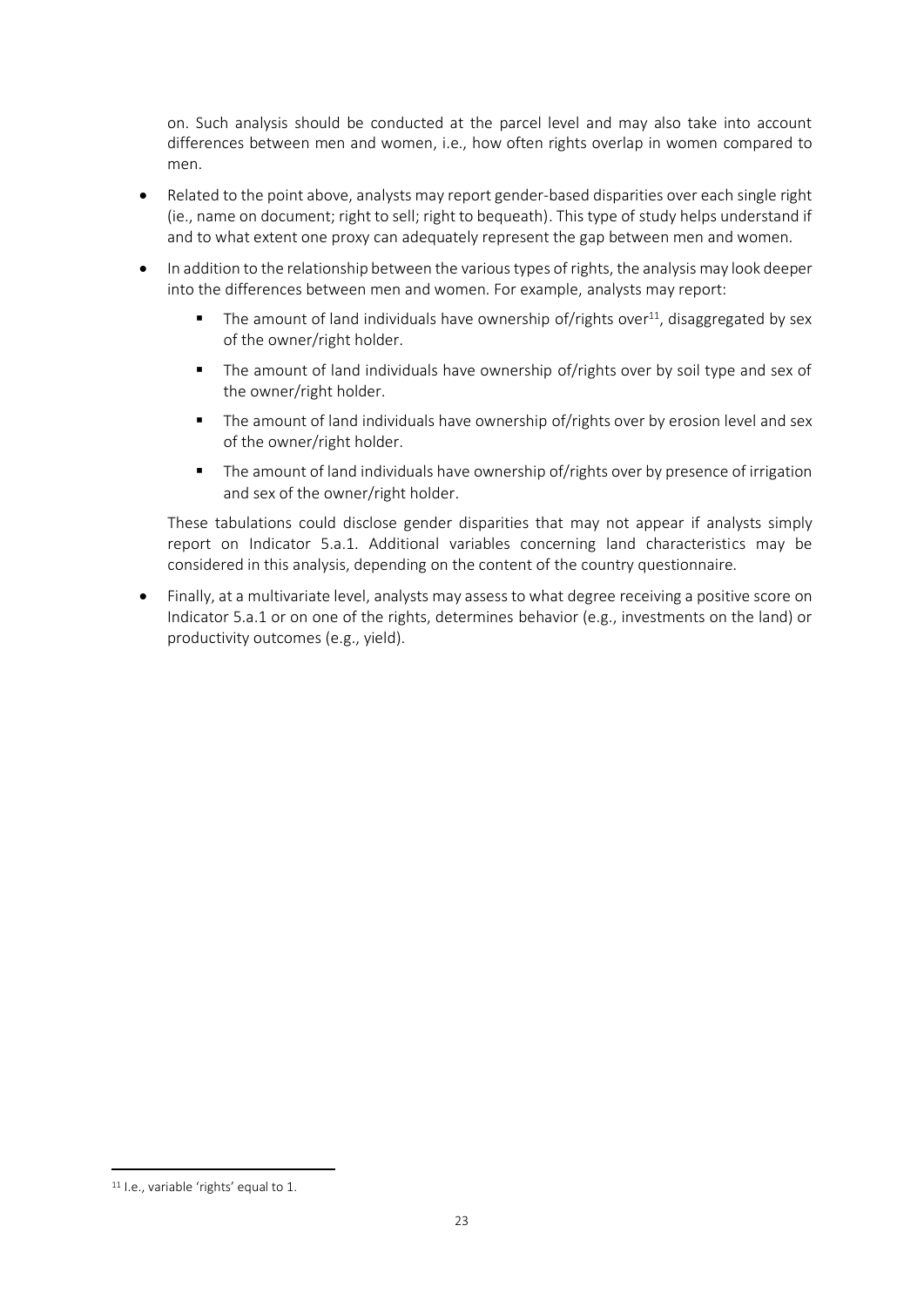# <span id="page-23-0"></span>References

Deere, C. D. and Leon, M. 2003. The Gender Asset Gap: Land in Latin America. *World Development* 31 (6): 925-47.

Deere C. D. and Doss, C. R. 2006. The Gender Asset Gap: What Do we Know and Why Does It Matter? *Feminist Economics* 12 (1-2): 1-50. DOI: [10.1080/13545700500508056](https://doi.org/10.1080/13545700500508056)

Doss C. R., Meinzen-Dick R., Bomuhangi A., 2014. Who Owns the Land? Perspectives from Rural Ugandans and Implications for Large-Scale Land Acquisitions. *Feminist Economics* 20 (1): 76- 100. DOI: [10.1080/13545701.2013.855320](https://doi.org/10.1080/13545701.2013.855320)

FAO, 2012*. Voluntary Guidelines on the Responsible Governance of Tenure of Land, Fisheries and Forest in the context of national food security*. Rome: FAO.

FAO, 2015*. World Programme of the Census of Agriculture 2020, Volume 1: Programme, Concepts and Definitions*. Rome: FAO.

FAO, World Bank, UN HABITAT, 2019. *Measuring Individuals' Rights to Land: An Integrated Approach to Data Collection for SDG Indicators 1.4.2 and 5.a.1*. Washington, DC: World Bank.

GSARS, 2017. *Guidelines for Collecting Data for Sex-disaggregated and Gender-specific Indicators in National Agricultural Surveys*. Rome.

Panter E. and Arekapudi N. 2018. *Mapping the Legal Gender Gap in Agriculture*. Washington, DC: World Bank.

Slavchevska, V., Doss, C., De La O Campos, A., and Brunelli, C. 2020. Beyond Ownership: Women's and Men's Land Rights in Sub-Saharan Africa. *Oxford Development Studies*. DOI: 10.1080/13600818.2020.1818714

UNSD, 2019. *Guidelines for Producing Statistics on Asset Ownership from a Gender Perspective*. New York: United Nations.

Valera, A., et al. 2018. Women's Land Title Ownership and Empowerment: Evidence from India. *Economics Working Paper Series* (559). Manila: Asian Development Bank.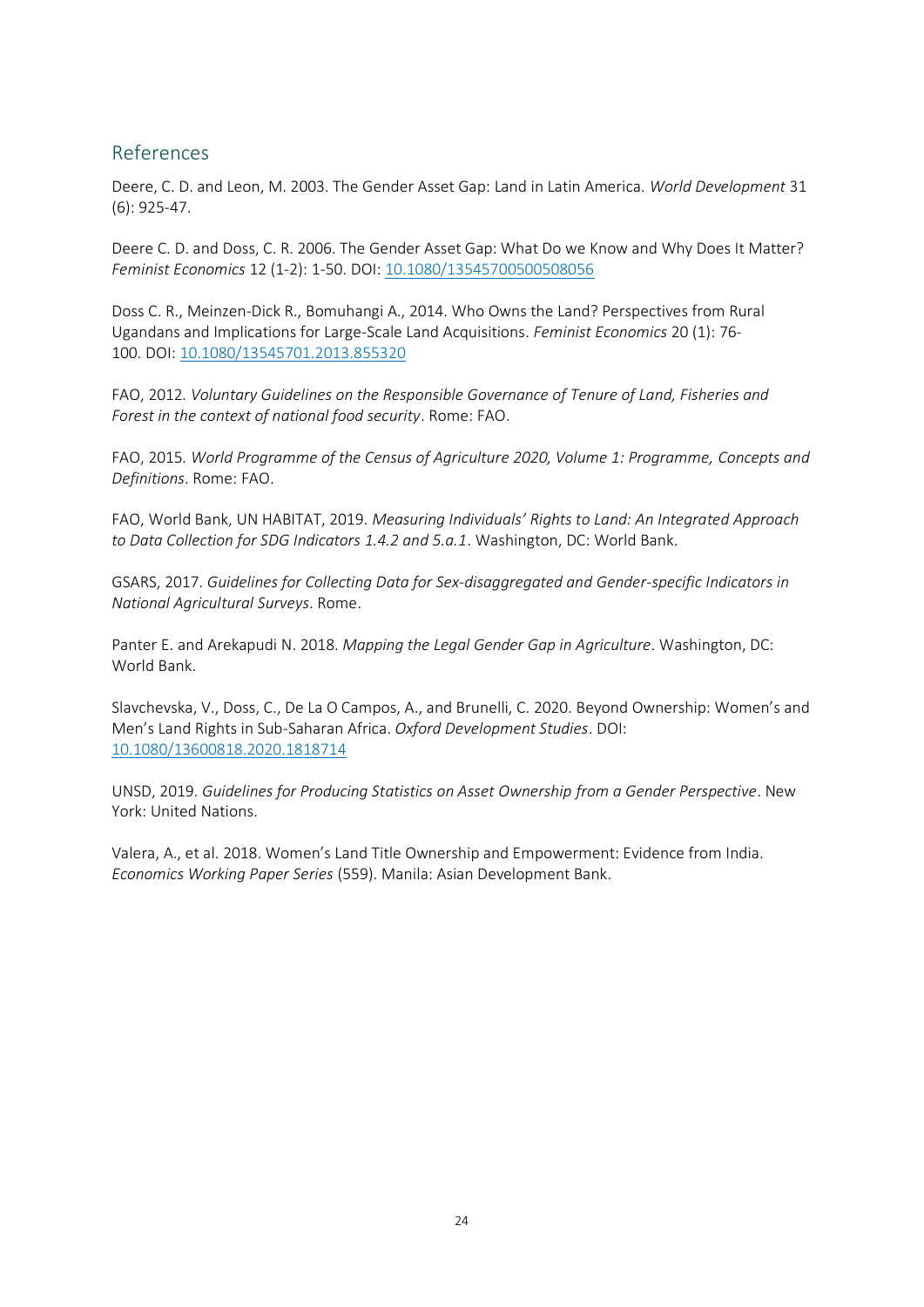<span id="page-24-0"></span>[Annex I: ILP-PP Agricultural Parcel Roster Section](https://www.dropbox.com/s/7826a0hydso3pmj/Annex%20I%20-%20ILP-PP%20Ag%20Parcel%20Roster.xlsx?dl=0)

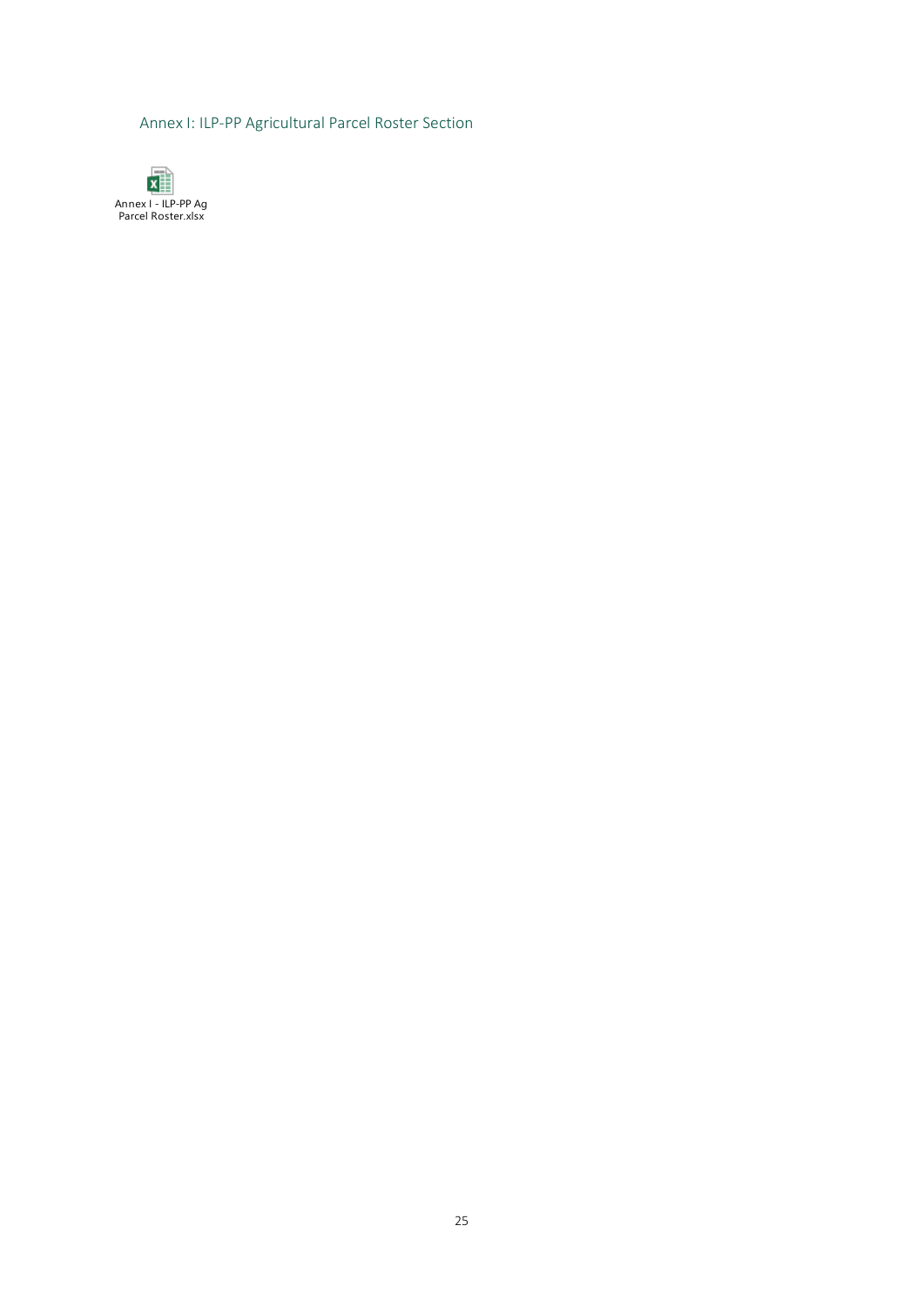<span id="page-25-0"></span>[Annex II: ILS-HH Land Tenure Section](https://www.dropbox.com/s/5gi7x36jmavezzt/Annex%20II%20-%20ILS-HH%20Land%20Tenure.xlsx?dl=0)